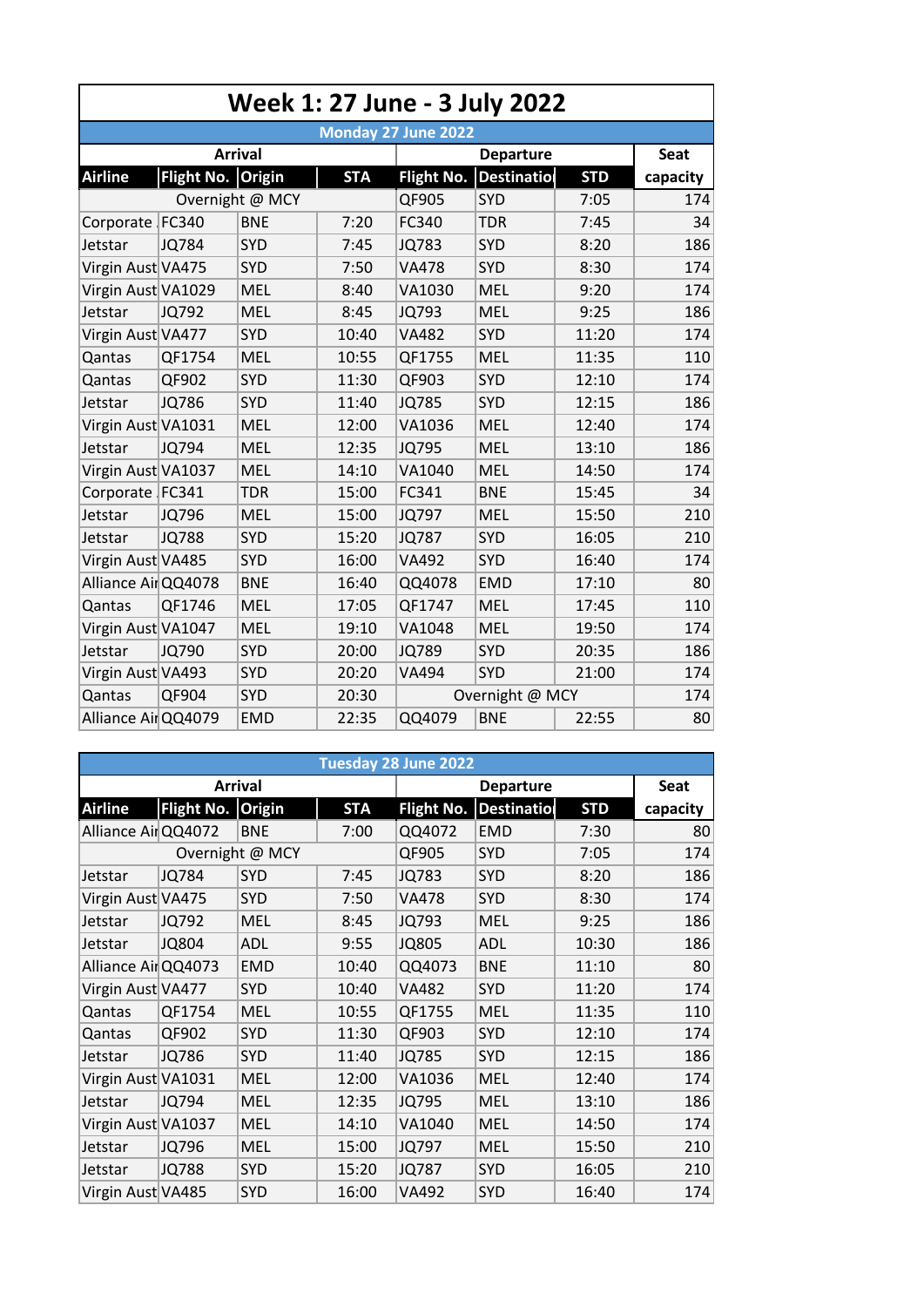| Qantas             | OF1746 | MEL        | 17:05 | OF1747 | MEL             | 17:45 | 110 |
|--------------------|--------|------------|-------|--------|-----------------|-------|-----|
| Virgin Aust VA1047 |        | MEL        | 19:10 | VA1048 | MEL             | 19:50 | 174 |
| Jetstar            | JQ790  | <b>SYD</b> | 20:00 | JQ789  | <b>SYD</b>      | 20:35 | 186 |
| Virgin Aust VA493  |        | <b>SYD</b> | 20:20 | VA494  | <b>SYD</b>      | 21:00 | 174 |
| Qantas             | QF904  | <b>SYD</b> | 20:30 |        | Overnight @ MCY |       | 174 |

|                    |                   |                 |            | <b>Wednesday 29 June 2022</b> |                 |             |          |
|--------------------|-------------------|-----------------|------------|-------------------------------|-----------------|-------------|----------|
|                    |                   | <b>Arrival</b>  |            |                               |                 | <b>Seat</b> |          |
| <b>Airline</b>     | <b>Flight No.</b> | <b>Origin</b>   | <b>STA</b> | Flight No.                    | Destinatio      | <b>STD</b>  | capacity |
|                    |                   | Overnight @ MCY |            | QF905                         | SYD             | 7:05        | 174      |
| Corporate   FC340  |                   | <b>BNE</b>      | 7:20       | FC340                         | <b>TDR</b>      | 7:45        | 34       |
| Jetstar            | <b>JQ784</b>      | <b>SYD</b>      | 7:45       | JQ783                         | <b>SYD</b>      | 8:20        | 186      |
| Virgin Aust VA475  |                   | <b>SYD</b>      | 7:50       | <b>VA478</b>                  | <b>SYD</b>      | 8:30        | 174      |
| Jetstar            | JQ792             | <b>MEL</b>      | 8:45       | JQ793                         | <b>MEL</b>      | 9:25        | 186      |
| Virgin Aust VA477  |                   | SYD             | 10:40      | <b>VA482</b>                  | <b>SYD</b>      | 11:20       | 174      |
| Qantas             | QF1754            | <b>MEL</b>      | 10:55      | QF1755                        | <b>MEL</b>      | 11:35       | 110      |
| Qantas             | QF902             | SYD             | 11:30      | QF903                         | <b>SYD</b>      | 12:10       | 174      |
| Jetstar            | <b>JQ786</b>      | SYD             | 11:40      | <b>JQ785</b>                  | <b>SYD</b>      | 12:15       | 186      |
| Virgin Aust VA1031 |                   | <b>MEL</b>      | 12:00      | VA1036                        | <b>MEL</b>      | 12:40       | 174      |
| Jetstar            | JQ794             | <b>MEL</b>      | 12:35      | <b>JQ795</b>                  | <b>MEL</b>      | 13:10       | 186      |
| Virgin Aust VA1037 |                   | <b>MEL</b>      | 14:10      | VA1040                        | <b>MEL</b>      | 14:50       | 174      |
| Corporate FC341    |                   | <b>TDR</b>      | 15:00      | FC341                         | <b>BNE</b>      | 15:45       | 34       |
| Jetstar            | JQ796             | <b>MEL</b>      | 15:00      | JQ797                         | <b>MEL</b>      | 15:50       | 210      |
| Jetstar            | <b>JQ788</b>      | SYD             | 15:20      | <b>JQ787</b>                  | <b>SYD</b>      | 16:05       | 210      |
| Virgin Aust VA485  |                   | <b>SYD</b>      | 16:00      | VA492                         | <b>SYD</b>      | 16:40       | 174      |
| Qantas             | QF1746            | <b>MEL</b>      | 17:05      | QF1747                        | <b>MEL</b>      | 17:45       | 110      |
| Virgin Aust VA1047 |                   | <b>MEL</b>      | 19:10      | VA1048                        | <b>MEL</b>      | 19:50       | 174      |
| Jetstar            | JQ790             | <b>SYD</b>      | 20:00      | JQ789                         | <b>SYD</b>      | 20:35       | 186      |
| Virgin Aust VA493  |                   | <b>SYD</b>      | 20:20      | VA494                         | <b>SYD</b>      | 21:00       | 174      |
| Qantas             | QF904             | <b>SYD</b>      | 20:30      |                               | Overnight @ MCY |             | 174      |

|                    |                   |                 |            | Thursday 30 June 2022 |                    |            |          |
|--------------------|-------------------|-----------------|------------|-----------------------|--------------------|------------|----------|
|                    |                   | <b>Arrival</b>  |            |                       | <b>Departure</b>   |            | Seat     |
| <b>Airline</b>     | Flight No. Origin |                 | <b>STA</b> | Flight No.            | <b>Destination</b> | <b>STD</b> | capacity |
|                    |                   | Overnight @ MCY |            | QF905                 | SYD                | 7:05       | 174      |
| Corporate FC340    |                   | <b>BNE</b>      | 7:20       | FC340                 | <b>TDR</b>         | 7:45       | 34       |
| Jetstar            | <b>JQ784</b>      | <b>SYD</b>      | 7:45       | <b>JQ783</b>          | <b>SYD</b>         | 8:20       | 186      |
| Virgin Aust VA475  |                   | SYD             | 7:50       | VA478                 | <b>SYD</b>         | 8:30       | 174      |
| Virgin Aust VA1029 |                   | <b>MEL</b>      | 8:40       | VA1030                | <b>MEL</b>         | 9:20       | 174      |
| Jetstar            | JQ792             | <b>MEL</b>      | 8:45       | JQ793                 | <b>MEL</b>         | 9:25       | 186      |
| Jetstar            | <b>JQ804</b>      | <b>ADL</b>      | 9:55       | <b>JQ805</b>          | <b>ADL</b>         | 10:30      | 186      |
| Virgin Aust VA477  |                   | SYD             | 10:40      | <b>VA482</b>          | <b>SYD</b>         | 11:20      | 174      |
| Qantas             | QF1766            | <b>CBR</b>      | 10:45      | QF1767                | <b>CBR</b>         | 11:25      | 110      |
| Qantas             | QF1754            | <b>MEL</b>      | 10:55      | QF1755                | <b>MEL</b>         | 11:35      | 110      |
| Qantas             | QF902             | SYD             | 11:30      | QF903                 | <b>SYD</b>         | 12:10      | 174      |
| Jetstar            | <b>JQ786</b>      | SYD             | 11:40      | <b>JQ785</b>          | <b>SYD</b>         | 12:15      | 186      |
| Virgin Aust VA1031 |                   | <b>MEL</b>      | 12:00      | VA1036                | <b>MEL</b>         | 12:40      | 174      |
| Jetstar            | JQ794             | <b>MEL</b>      | 12:35      | JQ795                 | <b>MEL</b>         | 13:10      | 186      |
| Virgin Aust VA1037 |                   | <b>MEL</b>      | 14:10      | VA1040                | <b>MEL</b>         | 14:50      | 174      |
| Corporate FC341    |                   | <b>TDR</b>      | 15:00      | FC341                 | <b>BNE</b>         | 15:45      | 34       |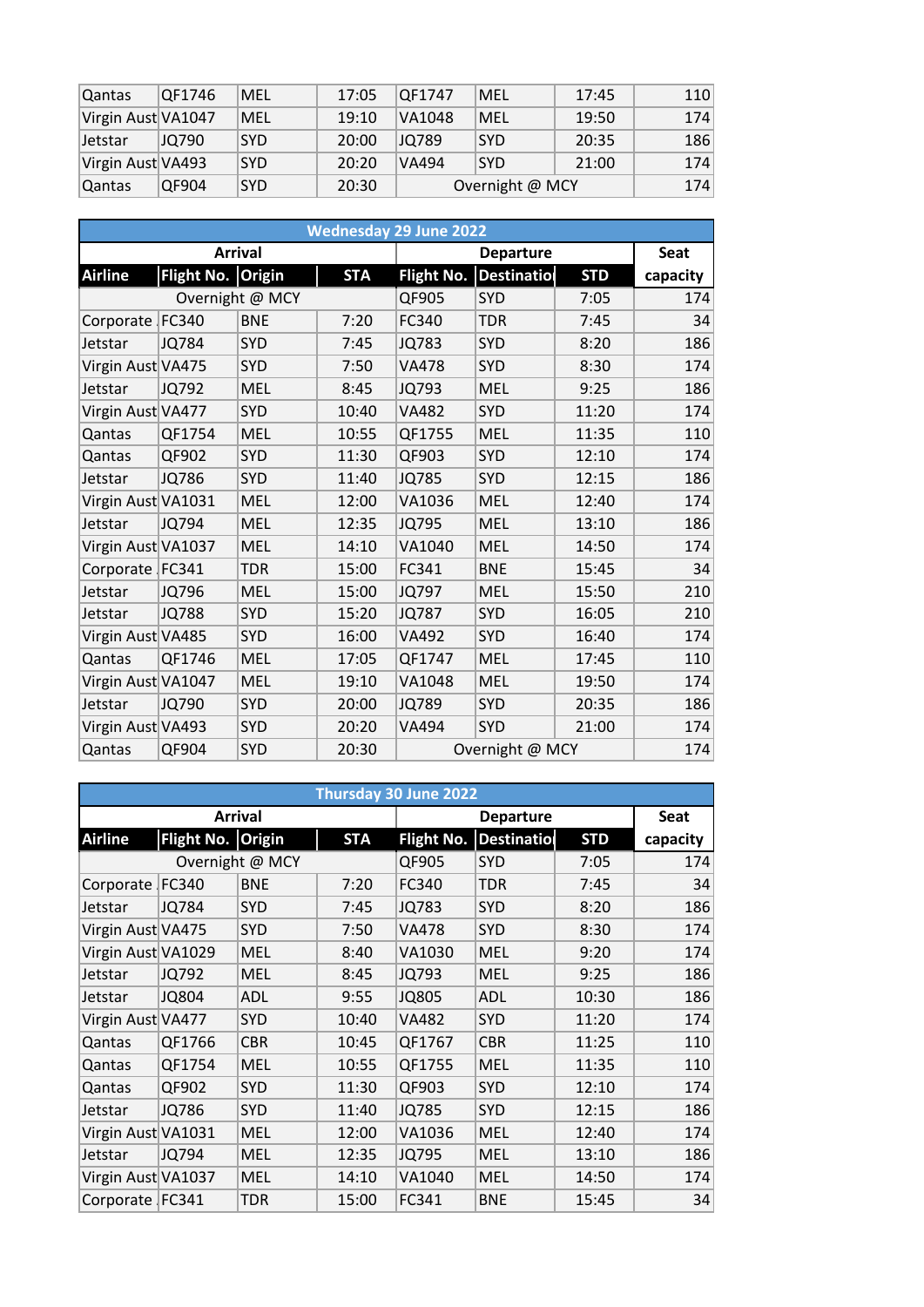| Jetstar            | <b>JQ796</b> | <b>MEL</b> | 15:00 | JQ797        | <b>MEL</b>      | 15:50 | 210 |
|--------------------|--------------|------------|-------|--------------|-----------------|-------|-----|
| Jetstar            | <b>JQ788</b> | <b>SYD</b> | 15:20 | <b>JQ787</b> | <b>SYD</b>      | 16:05 | 210 |
| Virgin Aust VA485  |              | <b>SYD</b> | 16:00 | <b>VA492</b> | <b>SYD</b>      | 16:40 | 174 |
| Virgin Aust VA1647 |              | <b>ADL</b> | 17:00 | VA1648       | <b>ADL</b>      | 17:40 | 174 |
| Qantas             | QF1746       | <b>MEL</b> | 17:05 | QF1747       | <b>MEL</b>      | 17:45 | 110 |
| Virgin Aust VA1047 |              | <b>MEL</b> | 19:10 | VA1048       | <b>MEL</b>      | 19:50 | 174 |
| Jetstar            | JQ790        | <b>SYD</b> | 20:00 | JQ789        | <b>SYD</b>      | 20:35 | 186 |
| Virgin Aust VA493  |              | <b>SYD</b> | 20:20 | <b>VA494</b> | <b>SYD</b>      | 21:00 | 174 |
| Qantas             | QF904        | SYD        | 20:30 |              | Overnight @ MCY |       | 174 |
|                    |              |            |       |              |                 |       |     |

|                    |                   | <b>Arrival</b>  |            |                   | <b>Departure</b>   |            | <b>Seat</b> |
|--------------------|-------------------|-----------------|------------|-------------------|--------------------|------------|-------------|
| <b>Airline</b>     | <b>Flight No.</b> | <b>Origin</b>   | <b>STA</b> | <b>Flight No.</b> | <b>Destination</b> | <b>STD</b> | capacity    |
|                    |                   | Overnight @ MCY |            | QF905             | SYD                | 7:05       | 174         |
| Jetstar            | <b>JQ784</b>      | SYD             | 7:45       | <b>JQ783</b>      | SYD                | 8:20       | 186         |
| Virgin Aust VA475  |                   | SYD             | 7:50       | <b>VA478</b>      | <b>SYD</b>         | 8:30       | 174         |
| Virgin Aust VA1029 |                   | <b>MEL</b>      | 8:40       | VA1030            | <b>MEL</b>         | 9:20       | 174         |
| Jetstar            | JQ792             | MEL             | 8:45       | <b>JQ793</b>      | <b>MEL</b>         | 9:25       | 186         |
| Virgin Aust VA477  |                   | SYD             | 10:40      | <b>VA482</b>      | <b>SYD</b>         | 11:20      | 174         |
| Qantas             | QF1754            | MEL             | 10:55      | QF1755            | <b>MEL</b>         | 11:35      | 110         |
| Qantas             | QF902             | SYD             | 11:30      | QF903             | <b>SYD</b>         | 12:10      | 174         |
| Jetstar            | <b>JQ786</b>      | SYD             | 11:40      | <b>JQ785</b>      | SYD                | 12:15      | 186         |
| Virgin Aust VA1031 |                   | <b>MEL</b>      | 12:00      | VA1036            | <b>MEL</b>         | 12:40      | 174         |
| Jetstar            | <b>JQ794</b>      | MEL             | 12:35      | <b>JQ795</b>      | <b>MEL</b>         | 13:10      | 186         |
| Virgin Aust VA1037 |                   | <b>MEL</b>      | 14:10      | VA1040            | <b>MEL</b>         | 14:50      | 174         |
| Jetstar            | <b>JQ796</b>      | <b>MEL</b>      | 14:40      | <b>JQ797</b>      | <b>MEL</b>         | 15:25      | 210         |
| Jetstar            | <b>JQ788</b>      | <b>SYD</b>      | 15:20      | <b>JQ787</b>      | <b>SYD</b>         | 16:05      | 210         |
| Virgin Aust VA485  |                   | <b>SYD</b>      | 16:00      | <b>VA492</b>      | SYD                | 16:40      | 174         |
| Qantas             | QF1746            | <b>MEL</b>      | 17:05      | QF1747            | <b>MEL</b>         | 17:45      | 110         |
| Virgin Aust VA1047 |                   | <b>MEL</b>      | 19:10      | VA1048            | <b>MEL</b>         | 19:50      | 174         |
| Jetstar            | JQ790             | <b>SYD</b>      | 19:55      | <b>JQ789</b>      | SYD                | 20:30      | 186         |
| Virgin Aust VA493  |                   | SYD             | 20:20      | VA494             | SYD                | 21:00      | 174         |
| Qantas             | QF904             | <b>SYD</b>      | 20:30      |                   | Overnight @ MCY    |            | 174         |

|                    | <b>Saturday 2 July 2022</b> |                 |            |                   |                    |            |          |  |  |  |  |  |  |
|--------------------|-----------------------------|-----------------|------------|-------------------|--------------------|------------|----------|--|--|--|--|--|--|
|                    |                             | <b>Arrival</b>  |            |                   | <b>Departure</b>   |            |          |  |  |  |  |  |  |
| <b>Airline</b>     | Flight No. Origin           |                 | <b>STA</b> | <b>Flight No.</b> | <b>Destinatiol</b> | <b>STD</b> | capacity |  |  |  |  |  |  |
|                    |                             | Overnight @ MCY |            | QF905             | <b>SYD</b>         | 7:05       | 174      |  |  |  |  |  |  |
| Jetstar            | JQ784                       | <b>SYD</b>      | 7:45       | JQ783             | <b>SYD</b>         | 8:20       | 186      |  |  |  |  |  |  |
| Virgin Aust VA475  |                             | <b>SYD</b>      | 7:50       | VA478             | <b>SYD</b>         | 8:30       | 174      |  |  |  |  |  |  |
| Virgin Aust VA1029 |                             | <b>MEL</b>      | 8:40       | VA1030            | <b>MEL</b>         | 9:20       | 174      |  |  |  |  |  |  |
| Jetstar            | JQ792                       | <b>MEL</b>      | 8:45       | JQ793             | <b>MEL</b>         | 9:25       | 186      |  |  |  |  |  |  |
| Virgin Aust VA477  |                             | <b>SYD</b>      | 10:40      | <b>VA482</b>      | <b>SYD</b>         | 11:20      | 174      |  |  |  |  |  |  |
| Qantas             | QF1754                      | <b>MEL</b>      | 10:55      | QF1755            | <b>MEL</b>         | 11:35      | 110      |  |  |  |  |  |  |
| Qantas             | QF902                       | <b>SYD</b>      | 11:30      | QF903             | <b>SYD</b>         | 12:10      | 174      |  |  |  |  |  |  |
| Jetstar            | <b>JQ786</b>                | <b>SYD</b>      | 11:40      | <b>JQ785</b>      | <b>SYD</b>         | 12:15      | 186      |  |  |  |  |  |  |
| Virgin Aust VA1031 |                             | <b>MEL</b>      | 12:00      | VA1036            | <b>MEL</b>         | 12:40      | 174      |  |  |  |  |  |  |
| Jetstar            | JQ794                       | <b>MEL</b>      | 12:35      | <b>JQ795</b>      | <b>MEL</b>         | 13:10      | 186      |  |  |  |  |  |  |
| Virgin Aust VA1037 |                             | <b>MEL</b>      | 14:10      | VA1040            | <b>MEL</b>         | 14:50      | 174      |  |  |  |  |  |  |
| Qantas             | QF906                       | <b>SYD</b>      | 14:35      | QF907             | <b>SYD</b>         | 15:15      | 174      |  |  |  |  |  |  |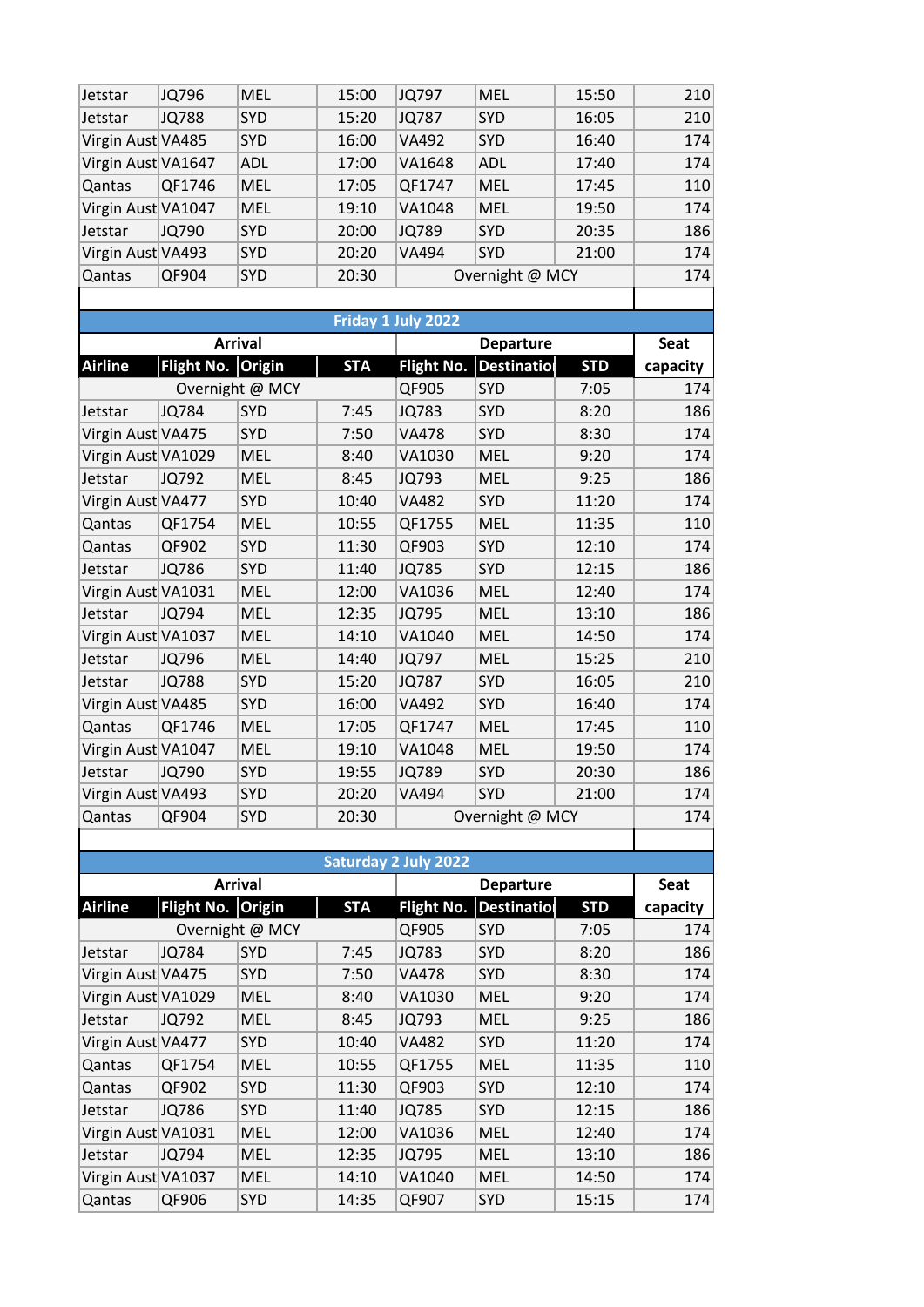| Jetstar            | JQ796        | <b>MEL</b> | 14:40 | <b>JQ797</b> | <b>MEL</b>      | 15:25 | 210 |
|--------------------|--------------|------------|-------|--------------|-----------------|-------|-----|
| Jetstar            | <b>JQ788</b> | <b>SYD</b> | 15:20 | <b>JQ787</b> | <b>SYD</b>      | 16:05 | 210 |
| Virgin Aust VA485  |              | <b>SYD</b> | 16:00 | <b>VA492</b> | <b>SYD</b>      | 16:40 | 174 |
| Virgin Aust VA1647 |              | <b>ADL</b> | 17:00 | VA1648       | <b>ADL</b>      | 17:40 | 174 |
| <b>Qantas</b>      | QF1746       | <b>MEL</b> | 17:05 | QF1747       | <b>MEL</b>      | 17:45 | 110 |
| Jetstar            | <b>JQ804</b> | <b>ADL</b> | 17:10 | <b>JQ805</b> | <b>ADL</b>      | 17:45 | 186 |
| Virgin Aust VA1047 |              | <b>MEL</b> | 19:10 | VA1048       | <b>MEL</b>      | 19:50 | 174 |
| Jetstar            | JQ790        | <b>SYD</b> | 19:55 | <b>JQ789</b> | <b>SYD</b>      | 20:30 | 186 |
| Virgin Aust VA493  |              | <b>SYD</b> | 20:20 | <b>VA494</b> | <b>SYD</b>      | 21:00 | 174 |
| <b>Qantas</b>      | QF904        | <b>SYD</b> | 20:30 |              | Overnight @ MCY |       | 174 |
|                    |              |            |       |              |                 |       |     |
|                    |              |            |       |              |                 |       |     |

|                    |              |                 |            | Sunday 3 July 2022 |                   |             |          |
|--------------------|--------------|-----------------|------------|--------------------|-------------------|-------------|----------|
|                    |              | <b>Arrival</b>  |            |                    |                   | <b>Seat</b> |          |
| <b>Airline</b>     | Flight No.   | <b>Origin</b>   | <b>STA</b> | <b>Flight No.</b>  | <b>Destinatio</b> | <b>STD</b>  | capacity |
|                    |              | Overnight @ MCY |            | QF905              | <b>SYD</b>        | 7:05        | 174      |
| Jetstar            | <b>JQ784</b> | <b>SYD</b>      | 7:45       | JQ783              | <b>SYD</b>        | 8:20        | 186      |
| Virgin Aust VA475  |              | <b>SYD</b>      | 7:50       | <b>VA478</b>       | <b>SYD</b>        | 8:30        | 174      |
| Virgin Aust VA1029 |              | <b>MEL</b>      | 8:40       | VA1030             | <b>MEL</b>        | 9:20        | 174      |
| Jetstar            | JQ792        | <b>MEL</b>      | 8:45       | JQ793              | <b>MEL</b>        | 9:25        | 186      |
| Virgin Aust VA477  |              | SYD             | 10:40      | <b>VA482</b>       | <b>SYD</b>        | 11:20       | 174      |
| Qantas             | QF1766       | <b>CBR</b>      | 10:45      | QF1767             | <b>CBR</b>        | 11:25       | 110      |
| Qantas             | QF1754       | <b>MEL</b>      | 10:55      | QF1755             | <b>MEL</b>        | 11:35       | 110      |
| Qantas             | QF902        | SYD             | 11:30      | QF903              | <b>SYD</b>        | 12:10       | 174      |
| Jetstar            | JQ786        | <b>SYD</b>      | 11:40      | <b>JQ785</b>       | <b>SYD</b>        | 12:15       | 186      |
| Virgin Aust VA1031 |              | <b>MEL</b>      | 12:00      | VA1036             | <b>MEL</b>        | 12:40       | 174      |
| Jetstar            | JQ794        | <b>MEL</b>      | 12:35      | JQ795              | <b>MEL</b>        | 13:10       | 186      |
| Virgin Aust VA1037 |              | <b>MEL</b>      | 14:10      | VA1040             | <b>MEL</b>        | 14:50       | 174      |
| Jetstar            | JQ796        | <b>MEL</b>      | 14:40      | JQ797              | <b>MEL</b>        | 15:25       | 210      |
| Jetstar            | <b>JQ788</b> | <b>SYD</b>      | 15:20      | <b>JQ787</b>       | <b>SYD</b>        | 16:05       | 210      |
| Virgin Aust VA485  |              | <b>SYD</b>      | 16:00      | <b>VA492</b>       | <b>SYD</b>        | 16:40       | 174      |
| Qantas             | QF1746       | <b>MEL</b>      | 17:05      | QF1747             | <b>MEL</b>        | 17:45       | 110      |
| Virgin Aust VA1047 |              | <b>MEL</b>      | 19:10      | VA1048             | <b>MEL</b>        | 19:50       | 174      |
| Jetstar            | JQ790        | SYD             | 19:55      | <b>JQ789</b>       | <b>SYD</b>        | 20:30       | 186      |
| Virgin Aust VA493  |              | <b>SYD</b>      | 20:20      | <b>VA494</b>       | <b>SYD</b>        | 21:00       | 174      |
| Qantas             | QF904        | SYD             | 20:30      |                    | Overnight @ MCY   |             | 174      |

## **Week 2: 4 - 10 July 2022**

|                    | Monday 4 July 2022 |                 |            |              |            |             |          |  |  |  |  |  |
|--------------------|--------------------|-----------------|------------|--------------|------------|-------------|----------|--|--|--|--|--|
|                    |                    | <b>Arrival</b>  |            |              |            | <b>Seat</b> |          |  |  |  |  |  |
| <b>Airline</b>     | Flight No. Origin  |                 | <b>STA</b> | Flight No.   | Destinatio | <b>STD</b>  | capacity |  |  |  |  |  |
|                    |                    | Overnight @ MCY |            | QF905        | <b>SYD</b> | 7:05        | 174      |  |  |  |  |  |
| Corporate FC340    |                    | <b>BNE</b>      | 7:20       | FC340        | <b>TDR</b> | 7:45        | 34       |  |  |  |  |  |
| Jetstar            | JQ784              | <b>SYD</b>      | 7:45       | <b>JQ783</b> | <b>SYD</b> | 8:20        | 186      |  |  |  |  |  |
| Virgin Aust VA475  |                    | <b>SYD</b>      | 7:50       | <b>VA478</b> | <b>SYD</b> | 8:30        | 174      |  |  |  |  |  |
| Virgin Aust VA1029 |                    | <b>MEL</b>      | 8:40       | VA1030       | <b>MEL</b> | 9:20        | 174      |  |  |  |  |  |
| Jetstar            | JQ792              | <b>MEL</b>      | 8:45       | JQ793        | <b>MEL</b> | 9:25        | 186      |  |  |  |  |  |
| Virgin Aust VA477  |                    | <b>SYD</b>      | 10:40      | <b>VA482</b> | <b>SYD</b> | 11:20       | 174      |  |  |  |  |  |
| Qantas             | QF1754             | <b>MEL</b>      | 10:55      | QF1755       | <b>MEL</b> | 11:35       | 110      |  |  |  |  |  |
| Qantas             | QF902              | <b>SYD</b>      | 11:30      | OF903        | <b>SYD</b> | 12:10       | 174      |  |  |  |  |  |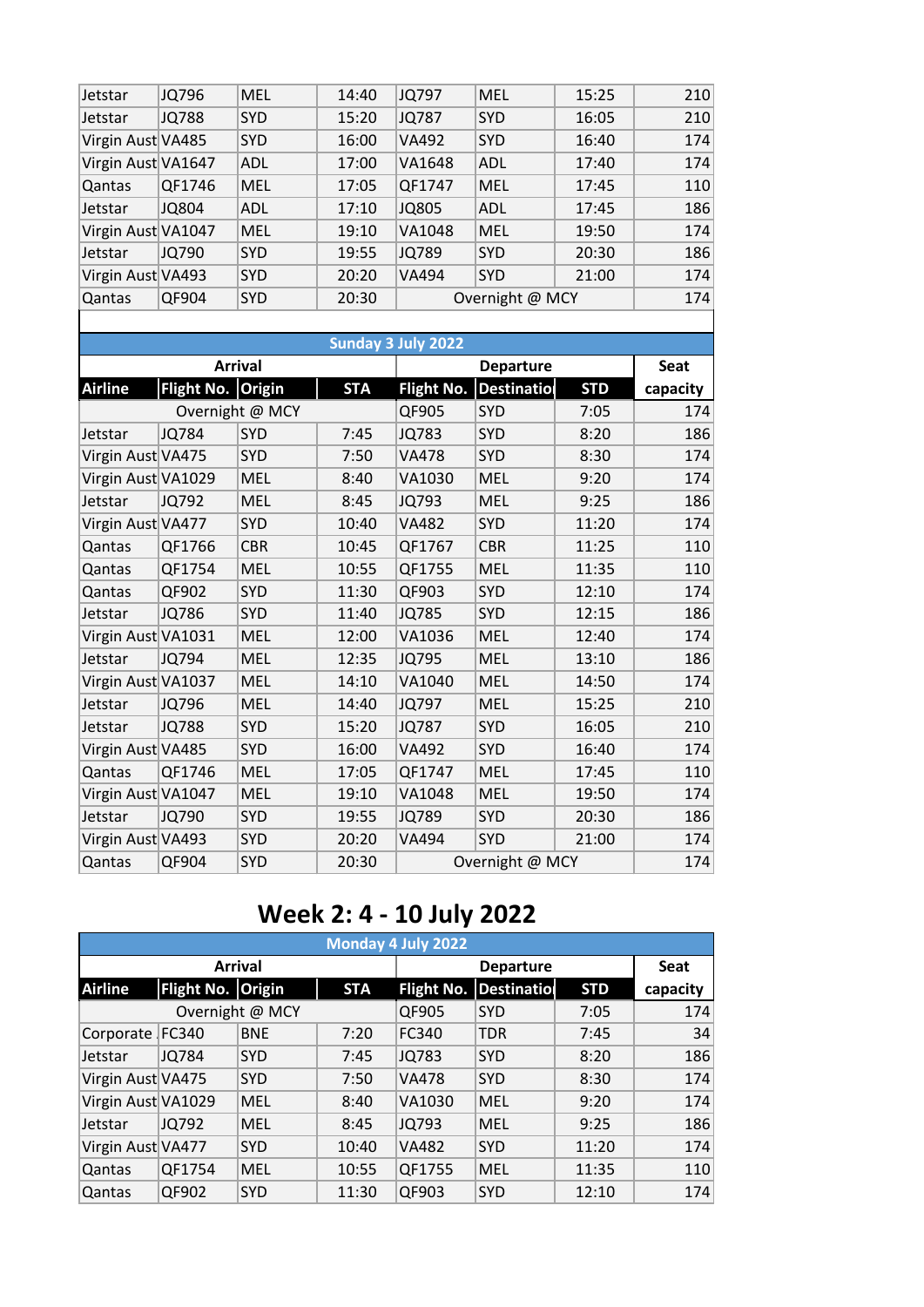| Jetstar             | JQ786        | <b>SYD</b> | 11:40 | <b>JQ785</b> | SYD             | 12:15 | 186 |
|---------------------|--------------|------------|-------|--------------|-----------------|-------|-----|
| Virgin Aust VA1031  |              | <b>MEL</b> | 12:00 | VA1036       | <b>MEL</b>      | 12:40 | 174 |
| Jetstar             | JQ794        | <b>MEL</b> | 12:35 | JQ795        | <b>MEL</b>      | 13:10 | 186 |
| Virgin Aust VA1037  |              | <b>MEL</b> | 14:10 | VA1040       | <b>MEL</b>      | 14:50 | 174 |
| Jetstar             | JQ796        | <b>MEL</b> | 14:40 | JQ797        | <b>MEL</b>      | 15:25 | 210 |
| Corporate FC341     |              | <b>TDR</b> | 15:00 | FC341        | <b>BNE</b>      | 15:45 | 34  |
| Jetstar             | <b>JQ788</b> | <b>SYD</b> | 15:20 | <b>JQ787</b> | <b>SYD</b>      | 16:05 | 210 |
| Virgin Aust VA485   |              | <b>SYD</b> | 16:00 | VA492        | SYD             | 16:40 | 174 |
| Alliance AirQQ4078  |              | <b>BNE</b> | 16:40 | QQ4078       | <b>EMD</b>      | 17:10 | 80  |
| Qantas              | QF1746       | <b>MEL</b> | 17:05 | QF1747       | <b>MEL</b>      | 17:45 | 110 |
| Virgin Aust VA1047  |              | <b>MEL</b> | 19:20 | VA1048       | <b>MEL</b>      | 20:00 | 174 |
| Jetstar             | JQ790        | SYD        | 19:55 | JQ789        | <b>SYD</b>      | 20:30 | 186 |
| Virgin Aust VA493   |              | <b>SYD</b> | 20:20 | VA494        | <b>SYD</b>      | 21:00 | 174 |
| Qantas              | QF904        | <b>SYD</b> | 20:30 |              | Overnight @ MCY |       | 174 |
| Alliance Air QQ4079 |              | <b>EMD</b> | 22:35 | QQ4079       | <b>BNE</b>      | 22:55 | 80  |
|                     |              |            |       |              |                 |       |     |

| Tuesday 5 July 2022 |                   |                 |            |              |                    |            |          |  |  |  |  |
|---------------------|-------------------|-----------------|------------|--------------|--------------------|------------|----------|--|--|--|--|
|                     |                   | <b>Arrival</b>  |            |              | <b>Seat</b>        |            |          |  |  |  |  |
| <b>Airline</b>      | Flight No. Origin |                 | <b>STA</b> | Flight No.   | <b>Destination</b> | <b>STD</b> | capacity |  |  |  |  |
| Alliance Air QQ4072 |                   | <b>BNE</b>      | 7:00       | QQ4072       | <b>EMD</b>         | 7:30       | 80       |  |  |  |  |
|                     |                   | Overnight @ MCY |            | QF905        | SYD                | 7:05       | 174      |  |  |  |  |
| Jetstar             | <b>JQ784</b>      | SYD             | 7:45       | <b>JQ783</b> | SYD                | 8:20       | 186      |  |  |  |  |
| Virgin Aust VA475   |                   | SYD             | 7:50       | <b>VA478</b> | <b>SYD</b>         | 8:30       | 174      |  |  |  |  |
| Jetstar             | JQ792             | <b>MEL</b>      | 8:45       | JQ793        | <b>MEL</b>         | 9:25       | 186      |  |  |  |  |
| Jetstar             | <b>JQ804</b>      | <b>ADL</b>      | 9:55       | <b>JQ805</b> | <b>ADL</b>         | 10:30      | 186      |  |  |  |  |
| Alliance AirQQ4073  |                   | <b>EMD</b>      | 10:40      | QQ4073       | <b>BNE</b>         | 11:10      | 80       |  |  |  |  |
| Virgin Aust VA477   |                   | SYD             | 10:40      | <b>VA482</b> | <b>SYD</b>         | 11:20      | 174      |  |  |  |  |
| Qantas              | QF1754            | <b>MEL</b>      | 10:55      | QF1755       | <b>MEL</b>         | 11:35      | 110      |  |  |  |  |
| Qantas              | QF902             | SYD             | 11:30      | QF903        | SYD                | 12:10      | 174      |  |  |  |  |
| Jetstar             | <b>JQ786</b>      | <b>SYD</b>      | 11:40      | <b>JQ785</b> | <b>SYD</b>         | 12:15      | 186      |  |  |  |  |
| Virgin Aust VA1031  |                   | <b>MEL</b>      | 12:00      | VA1036       | <b>MEL</b>         | 12:40      | 174      |  |  |  |  |
| Jetstar             | JQ794             | <b>MEL</b>      | 12:35      | JQ795        | <b>MEL</b>         | 13:10      | 186      |  |  |  |  |
| Virgin Aust VA1037  |                   | <b>MEL</b>      | 14:10      | VA1040       | <b>MEL</b>         | 14:50      | 174      |  |  |  |  |
| Jetstar             | JQ796             | <b>MEL</b>      | 14:40      | JQ797        | <b>MEL</b>         | 15:25      | 210      |  |  |  |  |
| Jetstar             | <b>JQ788</b>      | SYD             | 15:20      | <b>JQ787</b> | SYD                | 16:05      | 210      |  |  |  |  |
| Virgin Aust VA485   |                   | SYD             | 16:00      | <b>VA492</b> | <b>SYD</b>         | 16:40      | 174      |  |  |  |  |
| Virgin Aust VA1647  |                   | <b>ADL</b>      | 17:00      | VA1648       | <b>ADL</b>         | 17:40      | 174      |  |  |  |  |
| Qantas              | QF1746            | <b>MEL</b>      | 17:05      | QF1747       | <b>MEL</b>         | 17:45      | 110      |  |  |  |  |
| Virgin Aust VA1047  |                   | <b>MEL</b>      | 19:20      | VA1048       | <b>MEL</b>         | 20:00      | 174      |  |  |  |  |
| Jetstar             | JQ790             | SYD             | 19:55      | <b>JQ789</b> | SYD                | 20:30      | 186      |  |  |  |  |
| Qantas              | QF904             | SYD             | 20:30      |              | Overnight @ MCY    |            | 174      |  |  |  |  |

|                   | <b>Wednesday 6 July 2022</b> |                 |            |              |                               |            |             |  |  |  |  |
|-------------------|------------------------------|-----------------|------------|--------------|-------------------------------|------------|-------------|--|--|--|--|
|                   |                              | <b>Arrival</b>  |            |              | <b>Departure</b>              |            | <b>Seat</b> |  |  |  |  |
| <b>Airline</b>    | Flight No. Origin            |                 | <b>STA</b> |              | <b>Flight No. Destination</b> | <b>STD</b> | capacity    |  |  |  |  |
|                   |                              | Overnight @ MCY |            | QF905        | <b>SYD</b>                    | 7:05       | 174         |  |  |  |  |
| Corporate FC340   |                              | <b>BNE</b>      | 7:20       | FC340        | <b>TDR</b>                    | 7:45       | 34          |  |  |  |  |
| Jetstar           | JQ784                        | <b>SYD</b>      | 7:45       | <b>JQ783</b> | <b>SYD</b>                    | 8:20       | 186         |  |  |  |  |
| Virgin Aust VA475 |                              | <b>SYD</b>      | 7:50       | <b>VA478</b> | <b>SYD</b>                    | 8:30       | 174         |  |  |  |  |
| Jetstar           | JQ792                        | <b>MEL</b>      | 8:45       | JQ793        | <b>MEL</b>                    | 9:25       | 186         |  |  |  |  |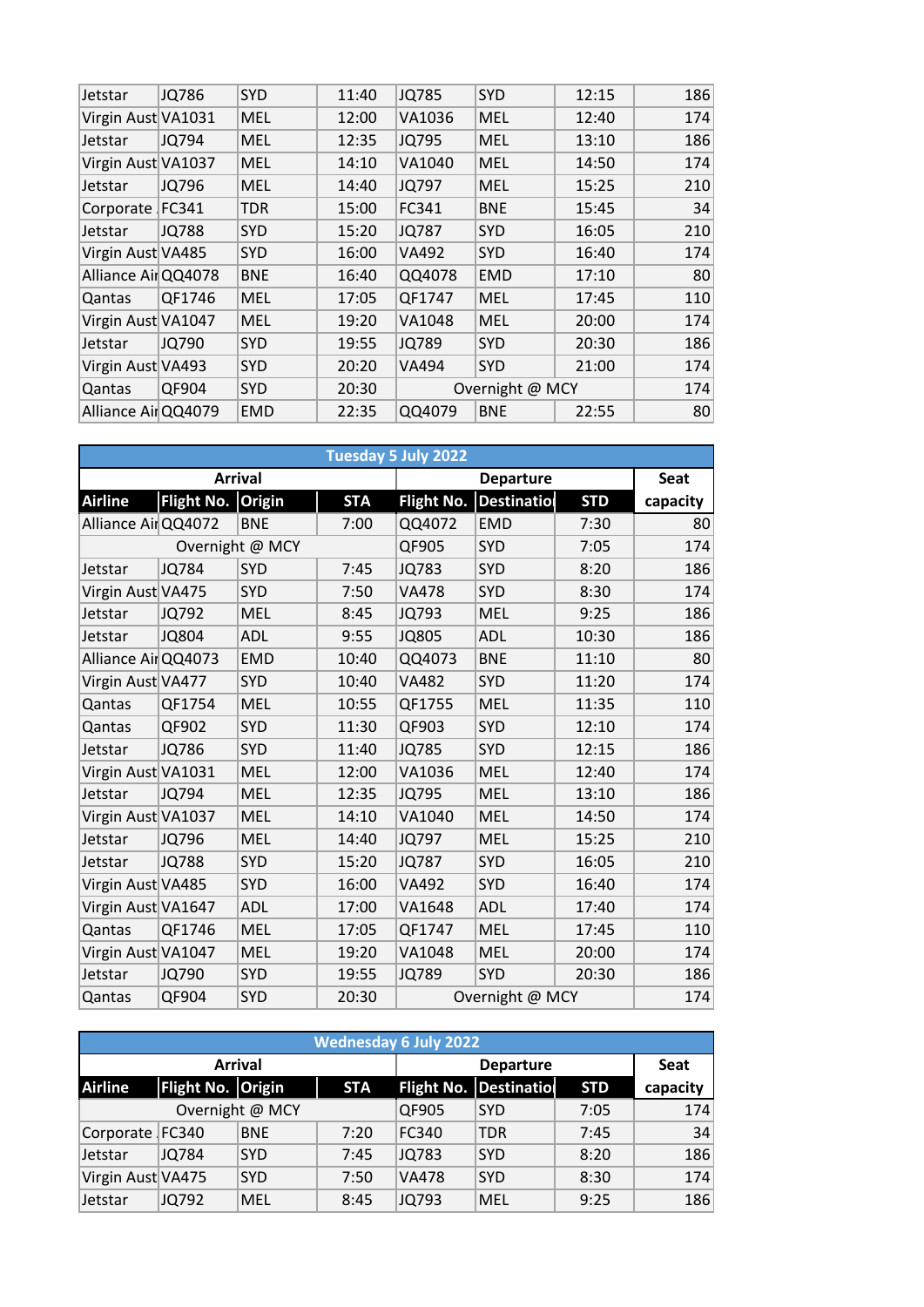| Virgin Aust VA477  |              | SYD        | 10:40 | <b>VA482</b> | SYD             | 11:20 | 174 |
|--------------------|--------------|------------|-------|--------------|-----------------|-------|-----|
| Qantas             | QF1754       | MEL        | 10:55 | QF1755       | <b>MEL</b>      | 11:35 | 110 |
| Qantas             | QF902        | <b>SYD</b> | 11:30 | QF903        | SYD             | 12:10 | 174 |
| Jetstar            | <b>JQ786</b> | <b>SYD</b> | 11:40 | JQ785        | <b>SYD</b>      | 12:15 | 186 |
| Virgin Aust VA1031 |              | <b>MEL</b> | 12:00 | VA1036       | <b>MEL</b>      | 12:40 | 174 |
| Jetstar            | JQ794        | <b>MEL</b> | 12:35 | <b>JQ795</b> | <b>MEL</b>      | 13:10 | 186 |
| Virgin Aust VA1037 |              | <b>MEL</b> | 14:10 | VA1040       | <b>MEL</b>      | 14:50 | 174 |
| Jetstar            | JQ796        | <b>MEL</b> | 14:40 | JQ797        | <b>MEL</b>      | 15:25 | 210 |
| Corporate FC341    |              | <b>TDR</b> | 15:00 | FC341        | <b>BNE</b>      | 15:45 | 34  |
| Jetstar            | <b>JQ788</b> | SYD        | 15:20 | <b>JQ787</b> | SYD             | 16:05 | 210 |
| Virgin Aust VA485  |              | SYD        | 16:00 | <b>VA492</b> | SYD             | 16:40 | 174 |
| Qantas             | QF1746       | <b>MEL</b> | 17:05 | QF1747       | <b>MEL</b>      | 17:45 | 110 |
| Virgin Aust VA1047 |              | <b>MEL</b> | 19:20 | VA1048       | <b>MEL</b>      | 20:00 | 174 |
| Jetstar            | JQ790        | <b>SYD</b> | 19:55 | <b>JQ789</b> | <b>SYD</b>      | 20:30 | 186 |
| Qantas             | QF904        | <b>SYD</b> | 20:30 |              | Overnight @ MCY |       | 174 |
|                    |              |            |       |              |                 |       |     |

|                    | Thursday 7 July 2022 |                 |            |                   |                    |            |          |  |  |  |  |
|--------------------|----------------------|-----------------|------------|-------------------|--------------------|------------|----------|--|--|--|--|
|                    |                      | <b>Arrival</b>  |            |                   | <b>Seat</b>        |            |          |  |  |  |  |
| <b>Airline</b>     | <b>Flight No.</b>    | Origin          | <b>STA</b> | <b>Flight No.</b> | <b>Destination</b> | <b>STD</b> | capacity |  |  |  |  |
|                    |                      | Overnight @ MCY |            | QF905             | <b>SYD</b>         | 7:05       | 174      |  |  |  |  |
| Corporate FC340    |                      | <b>BNE</b>      | 7:20       | FC340             | <b>TDR</b>         | 7:45       | 34       |  |  |  |  |
| Jetstar            | <b>JQ784</b>         | <b>SYD</b>      | 7:45       | <b>JQ783</b>      | SYD                | 8:20       | 186      |  |  |  |  |
| Virgin Aust VA475  |                      | SYD             | 7:50       | <b>VA478</b>      | <b>SYD</b>         | 8:30       | 174      |  |  |  |  |
| Virgin Aust VA1029 |                      | <b>MEL</b>      | 8:40       | VA1030            | <b>MEL</b>         | 9:20       | 174      |  |  |  |  |
| Jetstar            | JQ792                | <b>MEL</b>      | 8:45       | JQ793             | <b>MEL</b>         | 9:25       | 186      |  |  |  |  |
| Jetstar            | <b>JQ804</b>         | <b>ADL</b>      | 9:55       | <b>JQ805</b>      | <b>ADL</b>         | 10:30      | 186      |  |  |  |  |
| Virgin Aust VA477  |                      | SYD             | 10:40      | <b>VA482</b>      | <b>SYD</b>         | 11:20      | 174      |  |  |  |  |
| Qantas             | QF1766               | <b>CBR</b>      | 10:45      | QF1767            | <b>CBR</b>         | 11:25      | 110      |  |  |  |  |
| Qantas             | QF1754               | <b>MEL</b>      | 10:55      | QF1755            | <b>MEL</b>         | 11:35      | 110      |  |  |  |  |
| Qantas             | QF902                | SYD             | 11:30      | QF903             | <b>SYD</b>         | 12:10      | 174      |  |  |  |  |
| Jetstar            | <b>JQ786</b>         | SYD             | 11:40      | <b>JQ785</b>      | <b>SYD</b>         | 12:15      | 186      |  |  |  |  |
| Virgin Aust VA1031 |                      | <b>MEL</b>      | 12:00      | VA1036            | <b>MEL</b>         | 12:40      | 174      |  |  |  |  |
| Jetstar            | JQ794                | <b>MEL</b>      | 12:35      | <b>JQ795</b>      | MEL                | 13:10      | 186      |  |  |  |  |
| Virgin Aust VA1037 |                      | <b>MEL</b>      | 14:10      | VA1040            | <b>MEL</b>         | 14:50      | 174      |  |  |  |  |
| Jetstar            | JQ796                | <b>MEL</b>      | 14:40      | JQ797             | <b>MEL</b>         | 15:25      | 210      |  |  |  |  |
| Corporate FC341    |                      | <b>TDR</b>      | 15:00      | FC341             | <b>BNE</b>         | 15:45      | 34       |  |  |  |  |
| Jetstar            | <b>JQ788</b>         | <b>SYD</b>      | 15:20      | <b>JQ787</b>      | <b>SYD</b>         | 16:05      | 210      |  |  |  |  |
| Virgin Aust VA485  |                      | SYD             | 16:00      | <b>VA492</b>      | <b>SYD</b>         | 16:40      | 174      |  |  |  |  |
| Virgin Aust VA1647 |                      | <b>ADL</b>      | 17:00      | VA1648            | <b>ADL</b>         | 17:40      | 174      |  |  |  |  |
| Qantas             | QF1746               | <b>MEL</b>      | 17:05      | QF1747            | <b>MEL</b>         | 17:45      | 110      |  |  |  |  |
| Virgin Aust VA1047 |                      | <b>MEL</b>      | 19:20      | VA1048            | <b>MEL</b>         | 20:00      | 174      |  |  |  |  |
| Jetstar            | JQ790                | SYD             | 19:55      | <b>JQ789</b>      | <b>SYD</b>         | 20:30      | 186      |  |  |  |  |
| Virgin Aust VA493  |                      | <b>SYD</b>      | 20:20      | VA494             | <b>SYD</b>         | 21:00      | 174      |  |  |  |  |
| Qantas             | QF904                | <b>SYD</b>      | 20:30      |                   | Overnight @ MCY    |            | 174      |  |  |  |  |

| Friday 8 July 2022                 |                   |                 |            |              |                               |            |          |  |  |
|------------------------------------|-------------------|-----------------|------------|--------------|-------------------------------|------------|----------|--|--|
| <b>Arrival</b><br><b>Departure</b> |                   |                 |            |              |                               |            | Seat     |  |  |
| <b>Airline</b>                     | Flight No. Origin |                 | <b>STA</b> |              | <b>Flight No. Destination</b> | <b>STD</b> | capacity |  |  |
|                                    |                   | Overnight @ MCY |            | <b>QF905</b> | <b>SYD</b>                    | 7:05       | 174      |  |  |
| Jetstar                            | JQ784             | <b>SYD</b>      | 7:45       | JQ783        | <b>SYD</b>                    | 8:20       | 186      |  |  |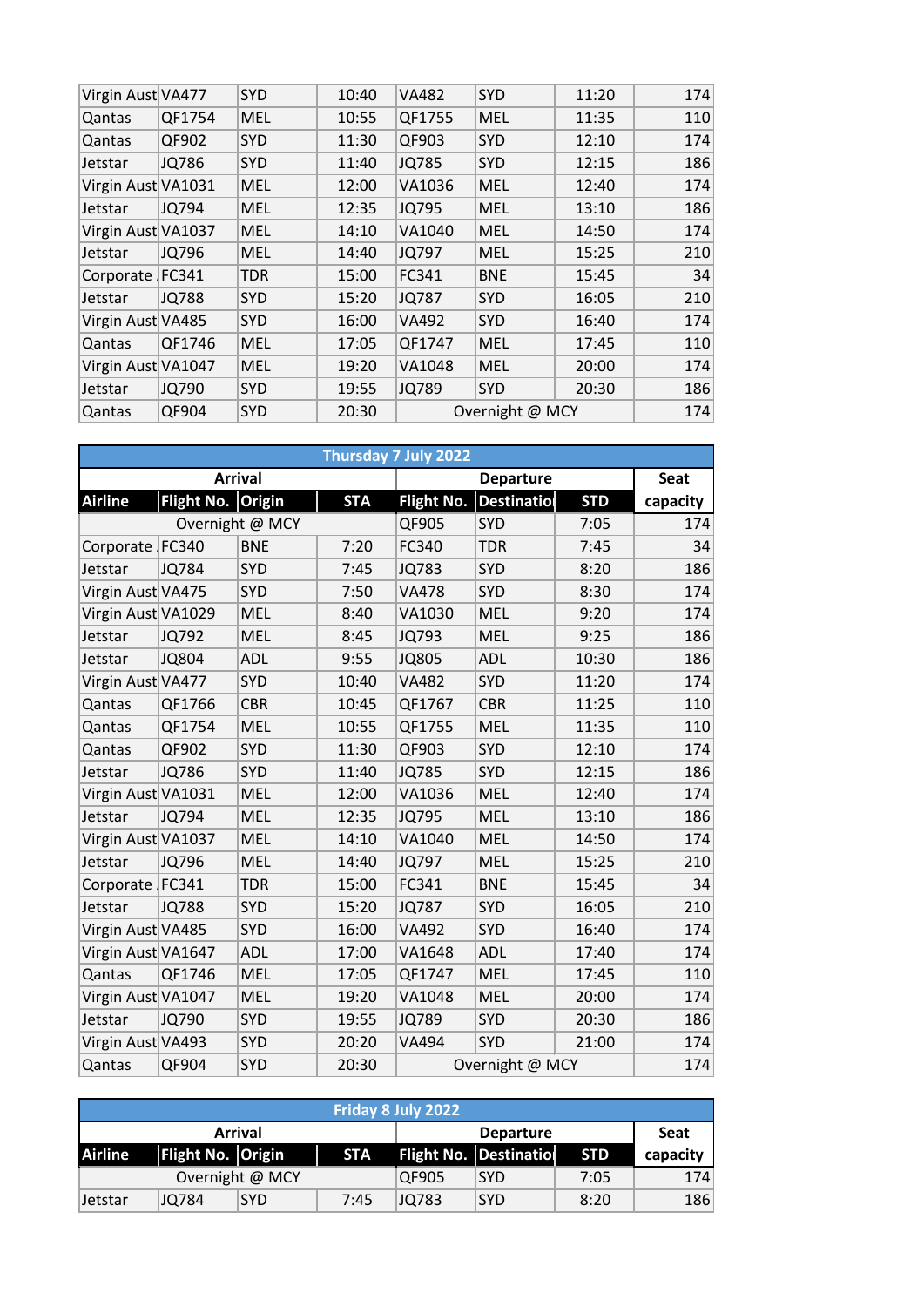| Virgin Aust VA475  |              | <b>SYD</b> | 7:50  | <b>VA478</b> | <b>SYD</b>      | 8:30  | 174 |
|--------------------|--------------|------------|-------|--------------|-----------------|-------|-----|
| Virgin Aust VA1029 |              | <b>MEL</b> | 8:40  | VA1030       | <b>MEL</b>      | 9:20  | 174 |
| Jetstar            | JQ792        | <b>MEL</b> | 8:45  | JQ793        | <b>MEL</b>      | 9:25  | 186 |
| Virgin Aust VA477  |              | <b>SYD</b> | 10:40 | <b>VA482</b> | <b>SYD</b>      | 11:20 | 174 |
| Qantas             | QF1754       | <b>MEL</b> | 10:55 | QF1755       | <b>MEL</b>      | 11:35 | 110 |
| Qantas             | QF902        | SYD        | 11:30 | QF903        | <b>SYD</b>      | 12:10 | 174 |
| Jetstar            | <b>JQ786</b> | <b>SYD</b> | 11:40 | JQ785        | <b>SYD</b>      | 12:15 | 186 |
| Virgin Aust VA1031 |              | <b>MEL</b> | 12:00 | VA1036       | <b>MEL</b>      | 12:40 | 174 |
| Jetstar            | JQ794        | <b>MEL</b> | 12:35 | JQ795        | <b>MEL</b>      | 13:10 | 186 |
| Virgin Aust VA1037 |              | <b>MEL</b> | 14:10 | VA1040       | <b>MEL</b>      | 14:50 | 174 |
| Jetstar            | JQ796        | <b>MEL</b> | 14:40 | JQ797        | <b>MEL</b>      | 15:25 | 210 |
| Jetstar            | <b>JQ788</b> | <b>SYD</b> | 15:20 | <b>JQ787</b> | <b>SYD</b>      | 16:05 | 210 |
| Virgin Aust VA485  |              | <b>SYD</b> | 16:00 | VA492        | <b>SYD</b>      | 16:40 | 174 |
| Qantas             | QF1746       | <b>MEL</b> | 17:05 | QF1747       | <b>MEL</b>      | 17:45 | 110 |
| Virgin Aust VA1047 |              | <b>MEL</b> | 19:20 | VA1048       | <b>MEL</b>      | 20:00 | 174 |
| Jetstar            | JQ790        | <b>SYD</b> | 19:55 | JQ789        | <b>SYD</b>      | 20:30 | 186 |
| Virgin Aust VA493  |              | <b>SYD</b> | 20:20 | VA494        | <b>SYD</b>      | 21:00 | 174 |
| Qantas             | QF904        | <b>SYD</b> | 20:30 |              | Overnight @ MCY |       | 174 |

|                    | <b>Saturday 9 July 2022</b> |                 |            |                   |                    |            |          |  |  |  |  |
|--------------------|-----------------------------|-----------------|------------|-------------------|--------------------|------------|----------|--|--|--|--|
|                    |                             | <b>Arrival</b>  |            |                   | <b>Seat</b>        |            |          |  |  |  |  |
| <b>Airline</b>     | Flight No. Origin           |                 | <b>STA</b> | <b>Flight No.</b> | <b>Destination</b> | <b>STD</b> | capacity |  |  |  |  |
|                    |                             | Overnight @ MCY |            | QF905             | SYD                | 7:05       | 174      |  |  |  |  |
| Jetstar            | <b>JQ784</b>                | <b>SYD</b>      | 7:45       | <b>JQ783</b>      | <b>SYD</b>         | 8:20       | 186      |  |  |  |  |
| Virgin Aust VA475  |                             | SYD             | 7:50       | <b>VA478</b>      | SYD                | 8:30       | 174      |  |  |  |  |
| Virgin Aust VA1029 |                             | <b>MEL</b>      | 8:40       | VA1030            | <b>MEL</b>         | 9:20       | 174      |  |  |  |  |
| Jetstar            | JQ792                       | <b>MEL</b>      | 8:45       | <b>JQ793</b>      | <b>MEL</b>         | 9:25       | 186      |  |  |  |  |
| Virgin Aust VA477  |                             | SYD             | 10:40      | <b>VA482</b>      | <b>SYD</b>         | 11:20      | 174      |  |  |  |  |
| Qantas             | QF1754                      | <b>MEL</b>      | 10:55      | QF1755            | <b>MEL</b>         | 11:35      | 110      |  |  |  |  |
| Air New Ze NZ169   |                             | AKL             | 11:10      | NZ168             | <b>AKL</b>         | 12:40      | 168      |  |  |  |  |
| Qantas             | QF902                       | <b>SYD</b>      | 11:30      | QF903             | <b>SYD</b>         | 12:10      | 174      |  |  |  |  |
| Jetstar            | JQ786                       | SYD             | 11:40      | <b>JQ785</b>      | <b>SYD</b>         | 12:15      | 186      |  |  |  |  |
| Virgin Aust VA1031 |                             | <b>MEL</b>      | 12:00      | VA1036            | <b>MEL</b>         | 12:40      | 174      |  |  |  |  |
| Jetstar            | JQ794                       | <b>MEL</b>      | 12:35      | JQ795             | <b>MEL</b>         | 13:10      | 186      |  |  |  |  |
| Virgin Aust VA1037 |                             | <b>MEL</b>      | 14:10      | VA1040            | <b>MEL</b>         | 14:50      | 174      |  |  |  |  |
| Qantas             | QF906                       | <b>SYD</b>      | 14:35      | QF907             | <b>SYD</b>         | 15:15      | 174      |  |  |  |  |
| Jetstar            | JQ796                       | <b>MEL</b>      | 14:40      | <b>JQ797</b>      | <b>MEL</b>         | 15:25      | 210      |  |  |  |  |
| Jetstar            | <b>JQ788</b>                | <b>SYD</b>      | 15:20      | <b>JQ787</b>      | <b>SYD</b>         | 16:05      | 210      |  |  |  |  |
| Virgin Aust VA485  |                             | SYD             | 16:00      | <b>VA492</b>      | SYD                | 16:40      | 174      |  |  |  |  |
| Virgin Aust VA1647 |                             | <b>ADL</b>      | 17:00      | VA1648            | <b>ADL</b>         | 17:40      | 174      |  |  |  |  |
| Qantas             | QF1746                      | <b>MEL</b>      | 17:05      | QF1747            | <b>MEL</b>         | 17:45      | 110      |  |  |  |  |
| Jetstar            | JQ804                       | ADL             | 17:10      | <b>JQ805</b>      | <b>ADL</b>         | 17:45      | 186      |  |  |  |  |
| Virgin Aust VA1047 |                             | <b>MEL</b>      | 19:20      | VA1048            | <b>MEL</b>         | 20:00      | 174      |  |  |  |  |
| Jetstar            | JQ790                       | <b>SYD</b>      | 19:55      | JQ789             | <b>SYD</b>         | 20:30      | 186      |  |  |  |  |
| Qantas             | QF904                       | <b>SYD</b>      | 20:30      |                   | Overnight @ MCY    |            | 174      |  |  |  |  |

| Sunday 10 July 2022 |                   |                 |            |                  |                                      |      |             |  |  |  |
|---------------------|-------------------|-----------------|------------|------------------|--------------------------------------|------|-------------|--|--|--|
|                     |                   | <b>Arrival</b>  |            | <b>Departure</b> |                                      |      | <b>Seat</b> |  |  |  |
| <b>Airline</b>      | Flight No. Origin |                 | <b>STA</b> |                  | Flight No. Destination<br><b>STD</b> |      |             |  |  |  |
|                     |                   | Overnight @ MCY |            | QF905            | <b>SYD</b>                           | 7:05 | 174         |  |  |  |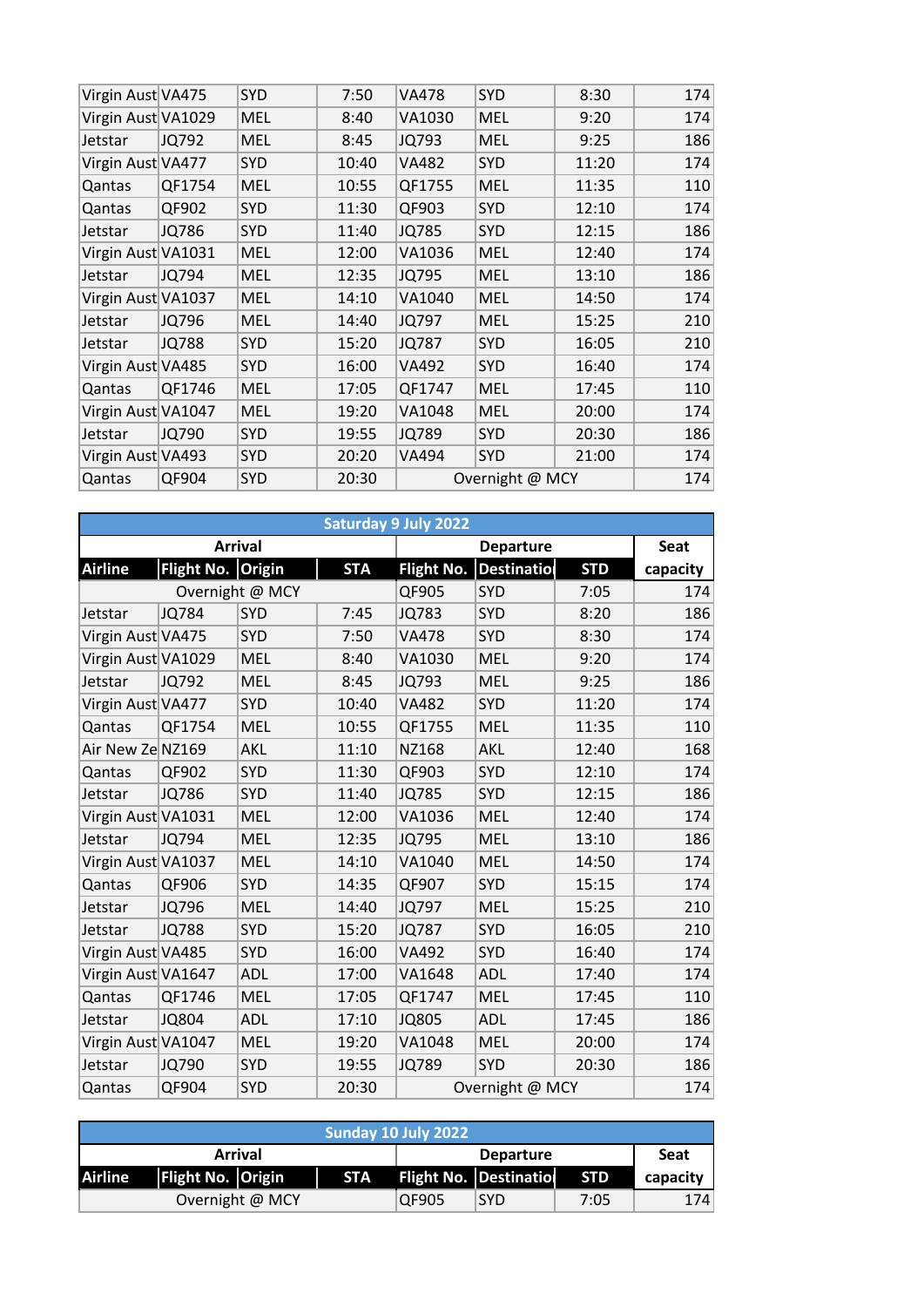| Jetstar            | <b>JQ784</b> | <b>SYD</b> | 7:45  | JQ783        | <b>SYD</b>      | 8:20  | 186 |
|--------------------|--------------|------------|-------|--------------|-----------------|-------|-----|
| Virgin Aust VA475  |              | SYD        | 7:50  | <b>VA478</b> | SYD             | 8:30  | 174 |
| Virgin Aust VA1029 |              | <b>MEL</b> | 8:40  | VA1030       | <b>MEL</b>      | 9:20  | 174 |
| Jetstar            | JQ792        | <b>MEL</b> | 8:45  | JQ793        | <b>MEL</b>      | 9:25  | 186 |
| Virgin Aust VA477  |              | <b>SYD</b> | 10:40 | <b>VA482</b> | SYD             | 11:20 | 174 |
| Qantas             | QF1766       | <b>CBR</b> | 10:45 | QF1767       | <b>CBR</b>      | 11:25 | 110 |
| Qantas             | QF1754       | <b>MEL</b> | 10:55 | QF1755       | <b>MEL</b>      | 11:35 | 110 |
| Qantas             | QF902        | SYD        | 11:30 | QF903        | SYD             | 12:10 | 174 |
| Jetstar            | <b>JQ786</b> | <b>SYD</b> | 11:40 | <b>JQ785</b> | SYD             | 12:15 | 186 |
| Virgin Aust VA1031 |              | <b>MEL</b> | 12:00 | VA1036       | <b>MEL</b>      | 12:40 | 174 |
| Jetstar            | <b>JQ794</b> | <b>MEL</b> | 12:35 | JQ795        | <b>MEL</b>      | 13:10 | 186 |
| Virgin Aust VA1037 |              | <b>MEL</b> | 14:10 | VA1040       | <b>MEL</b>      | 14:50 | 174 |
| Jetstar            | JQ796        | <b>MEL</b> | 14:40 | JQ797        | <b>MEL</b>      | 15:25 | 210 |
| Jetstar            | <b>JQ788</b> | SYD        | 15:20 | <b>JQ787</b> | SYD             | 16:05 | 210 |
| Virgin Aust VA485  |              | <b>SYD</b> | 16:00 | VA492        | SYD             | 16:40 | 174 |
| Qantas             | QF1746       | <b>MEL</b> | 17:05 | QF1747       | <b>MEL</b>      | 17:45 | 110 |
| Virgin Aust VA1047 |              | <b>MEL</b> | 19:20 | VA1048       | <b>MEL</b>      | 20:00 | 174 |
| Jetstar            | JQ790        | <b>SYD</b> | 19:55 | JQ789        | SYD             | 20:30 | 186 |
| Virgin Aust VA493  |              | <b>SYD</b> | 20:20 | <b>VA494</b> | <b>SYD</b>      | 21:00 | 174 |
| Qantas             | QF904        | <b>SYD</b> | 20:30 |              | Overnight @ MCY |       | 174 |

## **Week 3: 11 - 17 July 2022**

|                    | Monday 11 July 2022 |                 |            |                   |                    |            |          |  |  |  |  |
|--------------------|---------------------|-----------------|------------|-------------------|--------------------|------------|----------|--|--|--|--|
|                    |                     | <b>Arrival</b>  |            |                   | <b>Seat</b>        |            |          |  |  |  |  |
| <b>Airline</b>     | Flight No. Origin   |                 | <b>STA</b> | <b>Flight No.</b> | <b>Destination</b> | <b>STD</b> | capacity |  |  |  |  |
|                    |                     | Overnight @ MCY |            | QF905             | SYD                | 7:05       | 174      |  |  |  |  |
| Corporate FC340    |                     | <b>BNE</b>      | 7:20       | FC340             | <b>TDR</b>         | 7:45       | 34       |  |  |  |  |
| Jetstar            | <b>JQ784</b>        | SYD             | 7:45       | <b>JQ783</b>      | <b>SYD</b>         | 8:20       | 186      |  |  |  |  |
| Virgin Aust VA475  |                     | <b>SYD</b>      | 7:50       | <b>VA478</b>      | <b>SYD</b>         | 8:30       | 174      |  |  |  |  |
| Virgin Aust VA1029 |                     | <b>MEL</b>      | 8:40       | VA1030            | <b>MEL</b>         | 9:20       | 174      |  |  |  |  |
| Jetstar            | JQ792               | <b>MEL</b>      | 8:45       | JQ793             | <b>MEL</b>         | 9:25       | 186      |  |  |  |  |
| Virgin Aust VA477  |                     | SYD             | 10:40      | <b>VA482</b>      | <b>SYD</b>         | 11:20      | 174      |  |  |  |  |
| Qantas             | QF1754              | <b>MEL</b>      | 10:55      | QF1755            | <b>MEL</b>         | 11:35      | 110      |  |  |  |  |
| Air New Ze NZ169   |                     | <b>AKL</b>      | 11:10      | NZ168             | AKL                | 12:40      | 168      |  |  |  |  |
| Qantas             | QF902               | SYD             | 11:30      | QF903             | <b>SYD</b>         | 12:10      | 174      |  |  |  |  |
| Jetstar            | JQ786               | <b>SYD</b>      | 11:40      | <b>JQ785</b>      | SYD                | 12:15      | 186      |  |  |  |  |
| Virgin Aust VA1031 |                     | <b>MEL</b>      | 12:00      | VA1036            | <b>MEL</b>         | 12:40      | 174      |  |  |  |  |
| Jetstar            | JQ794               | <b>MEL</b>      | 12:35      | JQ795             | <b>MEL</b>         | 13:10      | 186      |  |  |  |  |
| Virgin Aust VA479  |                     | SYD             | 13:05      | <b>VA486</b>      | SYD                | 13:45      | 174      |  |  |  |  |
| Virgin Aust VA1037 |                     | <b>MEL</b>      | 14:10      | VA1040            | <b>MEL</b>         | 14:50      | 174      |  |  |  |  |
| Jetstar            | JQ796               | <b>MEL</b>      | 14:40      | <b>JQ797</b>      | <b>MEL</b>         | 15:25      | 210      |  |  |  |  |
| Corporate FC341    |                     | <b>TDR</b>      | 15:00      | FC341             | <b>BNE</b>         | 15:45      | 34       |  |  |  |  |
| Jetstar            | <b>JQ788</b>        | <b>SYD</b>      | 15:20      | <b>JQ787</b>      | <b>SYD</b>         | 16:05      | 210      |  |  |  |  |
| Virgin Aust VA485  |                     | SYD             | 16:00      | <b>VA492</b>      | SYD                | 16:40      | 174      |  |  |  |  |
| Alliance AirQQ4078 |                     | <b>BNE</b>      | 16:40      | QQ4078            | <b>EMD</b>         | 17:10      | 80       |  |  |  |  |
| Qantas             | QF1746              | <b>MEL</b>      | 17:05      | QF1747            | <b>MEL</b>         | 17:45      | 110      |  |  |  |  |
| Virgin Aust VA1047 |                     | <b>MEL</b>      | 19:10      | VA1048            | <b>MEL</b>         | 19:50      | 174      |  |  |  |  |
| Jetstar            | JQ790               | SYD             | 19:55      | <b>JQ789</b>      | SYD                | 20:30      | 186      |  |  |  |  |
| Virgin Aust VA493  |                     | <b>SYD</b>      | 20:20      | <b>VA494</b>      | <b>SYD</b>         | 21:00      | 174      |  |  |  |  |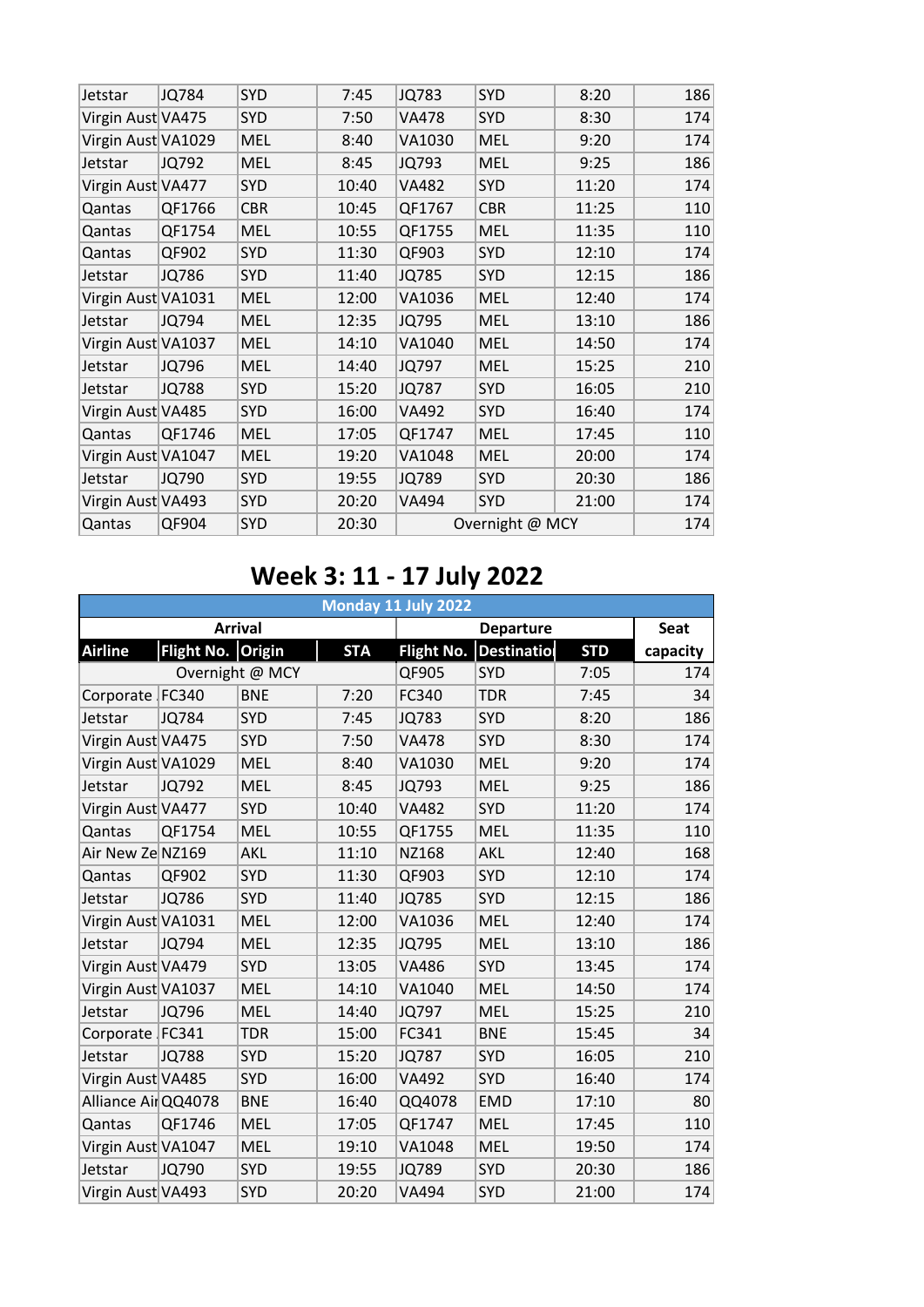| Qantas             | IOF904 | <b>SYD</b> | 20:30 | Overnight @ MCY |            |       | 174 |
|--------------------|--------|------------|-------|-----------------|------------|-------|-----|
| Alliance AirQQ4079 |        | EMD        |       |                 | <b>BNE</b> | 22:55 | 80  |

|                     |                   |                |            | Tuesday 12 July 2022 |                 |            |          |
|---------------------|-------------------|----------------|------------|----------------------|-----------------|------------|----------|
|                     |                   | <b>Arrival</b> |            |                      | <b>Seat</b>     |            |          |
| <b>Airline</b>      | <b>Flight No.</b> | <b>Origin</b>  | <b>STA</b> | <b>Flight No.</b>    | Destinatio      | <b>STD</b> | capacity |
| Alliance Air QQ4072 |                   | <b>BNE</b>     | 7:00       | QQ4072               | <b>EMD</b>      | 7:30       | 80       |
|                     | Overnight @ MCY   |                |            | QF905                | <b>SYD</b>      | 7:05       | 174      |
| Jetstar             | <b>JQ784</b>      | <b>SYD</b>     | 7:45       | <b>JQ783</b>         | <b>SYD</b>      | 8:20       | 186      |
| Virgin Aust VA475   |                   | <b>SYD</b>     | 7:50       | <b>VA478</b>         | <b>SYD</b>      | 8:30       | 174      |
| Virgin Aust VA1029  |                   | <b>MEL</b>     | 8:40       | VA1030               | <b>MEL</b>      | 9:20       | 174      |
| Jetstar             | JQ792             | <b>MEL</b>     | 8:45       | <b>JQ793</b>         | <b>MEL</b>      | 9:25       | 186      |
| Jetstar             | <b>JQ804</b>      | <b>ADL</b>     | 9:55       | <b>JQ805</b>         | <b>ADL</b>      | 10:30      | 186      |
| Alliance AirQQ4073  |                   | <b>EMD</b>     | 10:40      | QQ4073               | <b>BNE</b>      | 11:10      | 80       |
| Virgin Aust VA477   |                   | <b>SYD</b>     | 10:40      | <b>VA482</b>         | <b>SYD</b>      | 11:20      | 174      |
| Qantas              | QF1754            | <b>MEL</b>     | 10:55      | QF1755               | <b>MEL</b>      | 11:35      | 110      |
| Qantas              | QF902             | <b>SYD</b>     | 11:30      | QF903                | SYD             | 12:10      | 174      |
| Jetstar             | JQ786             | <b>SYD</b>     | 11:40      | <b>JQ785</b>         | SYD             | 12:15      | 186      |
| Virgin Aust VA1031  |                   | <b>MEL</b>     | 12:00      | VA1036               | <b>MEL</b>      | 12:40      | 174      |
| Jetstar             | JQ794             | <b>MEL</b>     | 12:35      | <b>JQ795</b>         | <b>MEL</b>      | 13:10      | 186      |
| Virgin Aust VA1037  |                   | <b>MEL</b>     | 14:10      | VA1040               | <b>MEL</b>      | 14:50      | 174      |
| Jetstar             | JQ796             | <b>MEL</b>     | 14:40      | JQ797                | <b>MEL</b>      | 15:25      | 210      |
| Jetstar             | <b>JQ788</b>      | <b>SYD</b>     | 15:20      | <b>JQ787</b>         | SYD             | 16:05      | 210      |
| Virgin Aust VA485   |                   | <b>SYD</b>     | 16:00      | <b>VA492</b>         | <b>SYD</b>      | 16:40      | 174      |
| Virgin Aust VA1647  |                   | <b>ADL</b>     | 17:00      | VA1648               | <b>ADL</b>      | 17:40      | 174      |
| Qantas              | QF1746            | <b>MEL</b>     | 17:05      | QF1747               | <b>MEL</b>      | 17:45      | 110      |
| Virgin Aust VA1047  |                   | <b>MEL</b>     | 19:10      | VA1048               | <b>MEL</b>      | 19:50      | 174      |
| Jetstar             | JQ790             | SYD            | 19:55      | <b>JQ789</b>         | <b>SYD</b>      | 20:30      | 186      |
| Virgin Aust VA493   |                   | <b>SYD</b>     | 20:20      | <b>VA494</b>         | SYD             | 21:00      | 174      |
| Qantas              | QF904             | <b>SYD</b>     | 20:30      |                      | Overnight @ MCY |            | 174      |

| <b>Wednesday 13 July 2022</b> |                   |                 |            |                   |                    |            |             |  |  |  |  |
|-------------------------------|-------------------|-----------------|------------|-------------------|--------------------|------------|-------------|--|--|--|--|
|                               |                   | <b>Arrival</b>  |            |                   | <b>Departure</b>   |            | <b>Seat</b> |  |  |  |  |
| <b>Airline</b>                | Flight No. Origin |                 | <b>STA</b> | <b>Flight No.</b> | <b>Destination</b> | <b>STD</b> | capacity    |  |  |  |  |
|                               |                   | Overnight @ MCY |            | QF905             | <b>SYD</b>         | 7:05       | 174         |  |  |  |  |
| Corporate FC340               |                   | <b>BNE</b>      | 7:20       | FC340             | <b>TDR</b>         | 7:45       | 34          |  |  |  |  |
| Jetstar                       | <b>JQ784</b>      | <b>SYD</b>      | 7:45       | <b>JQ783</b>      | SYD                | 8:20       | 186         |  |  |  |  |
| Virgin Aust VA475             |                   | <b>SYD</b>      | 7:50       | <b>VA478</b>      | <b>SYD</b>         | 8:30       | 174         |  |  |  |  |
| Virgin Aust VA1029            |                   | <b>MEL</b>      | 8:40       | VA1030            | <b>MEL</b>         | 9:20       | 174         |  |  |  |  |
| Jetstar                       | JQ792             | <b>MEL</b>      | 8:45       | JQ793             | <b>MEL</b>         | 9:25       | 186         |  |  |  |  |
| Virgin Aust VA477             |                   | <b>SYD</b>      | 10:40      | <b>VA482</b>      | <b>SYD</b>         | 11:20      | 174         |  |  |  |  |
| Qantas                        | QF1754            | <b>MEL</b>      | 10:55      | QF1755            | <b>MEL</b>         | 11:35      | 110         |  |  |  |  |
| Qantas                        | QF902             | <b>SYD</b>      | 11:30      | QF903             | SYD                | 12:10      | 174         |  |  |  |  |
| Jetstar                       | <b>JQ786</b>      | <b>SYD</b>      | 11:40      | <b>JQ785</b>      | <b>SYD</b>         | 12:15      | 186         |  |  |  |  |
| Virgin Aust VA1031            |                   | <b>MEL</b>      | 12:00      | VA1036            | <b>MEL</b>         | 12:40      | 174         |  |  |  |  |
| Jetstar                       | JQ794             | <b>MEL</b>      | 12:35      | JQ795             | <b>MEL</b>         | 13:10      | 186         |  |  |  |  |
| Virgin Aust VA1037            |                   | <b>MEL</b>      | 14:10      | VA1040            | <b>MEL</b>         | 14:50      | 174         |  |  |  |  |
| Jetstar                       | JQ796             | <b>MEL</b>      | 14:40      | JQ797             | <b>MEL</b>         | 15:25      | 210         |  |  |  |  |
| Corporate FC341               |                   | <b>TDR</b>      | 15:00      | FC341             | <b>BNE</b>         | 15:45      | 34          |  |  |  |  |
| Jetstar                       | <b>JQ788</b>      | <b>SYD</b>      | 15:20      | <b>JQ787</b>      | <b>SYD</b>         | 16:05      | 210         |  |  |  |  |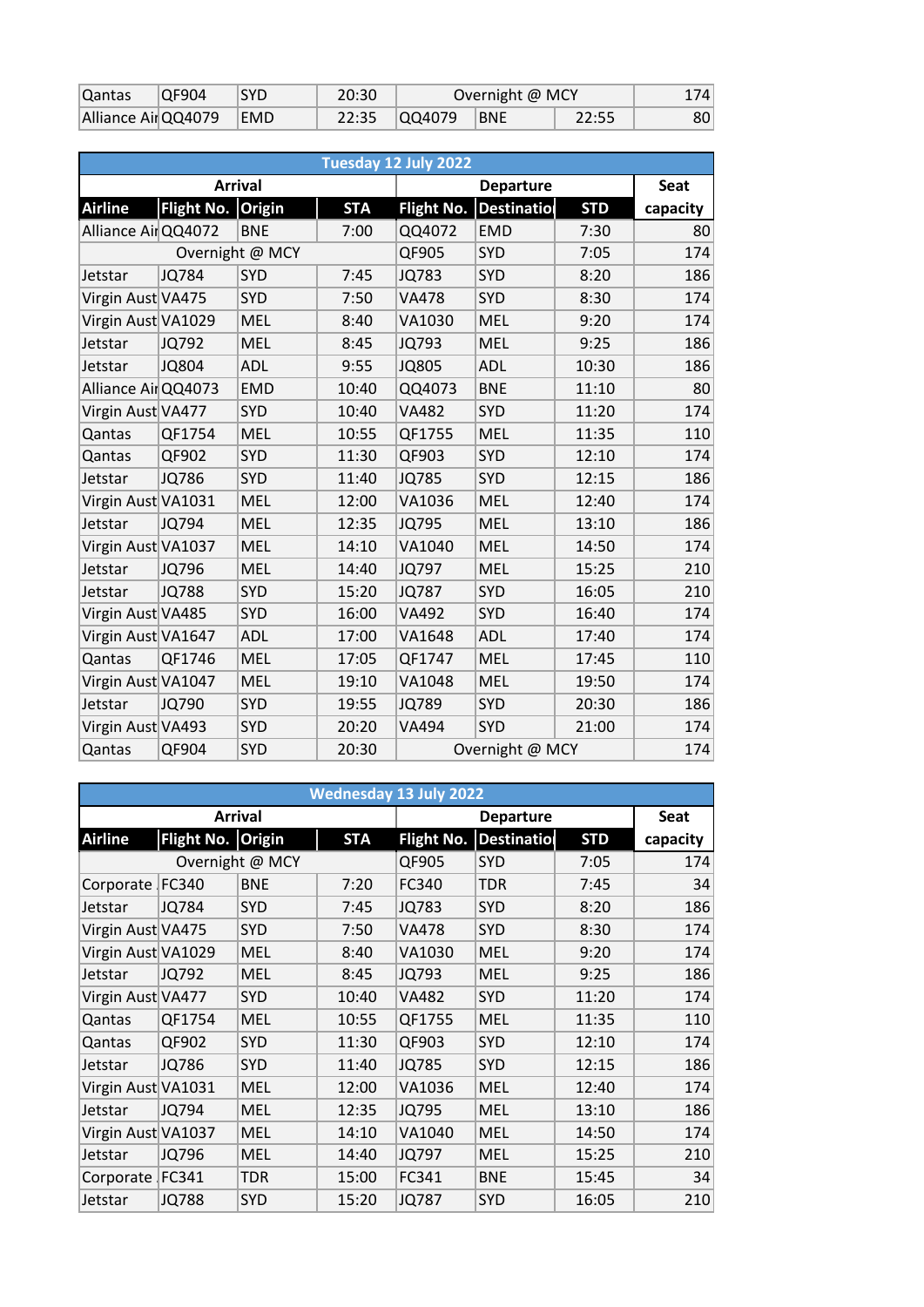| Virgin Aust VA485  |        | <b>SYD</b> | 16:00 | VA492  | <b>SYD</b>      | 16:40 | 174 |
|--------------------|--------|------------|-------|--------|-----------------|-------|-----|
| Qantas             | QF1746 | MEL        | 17:05 | QF1747 | MEL             | 17:45 | 110 |
| Virgin Aust VA1047 |        | MEL        | 19:10 | VA1048 | MEL             | 19:50 | 174 |
| Jetstar            | JQ790  | <b>SYD</b> | 19:55 | JQ789  | <b>SYD</b>      | 20:30 | 186 |
| Virgin Aust VA493  |        | <b>SYD</b> | 20:20 | VA494  | <b>SYD</b>      | 21:00 | 174 |
| Qantas             | QF904  | <b>SYD</b> | 20:30 |        | Overnight @ MCY |       | 174 |

|                    |                   |                 |            | Thursday 14 July 2022 |                  |            |          |  |
|--------------------|-------------------|-----------------|------------|-----------------------|------------------|------------|----------|--|
|                    |                   | <b>Arrival</b>  |            |                       | <b>Departure</b> |            |          |  |
| <b>Airline</b>     | Flight No. Origin |                 | <b>STA</b> | <b>Flight No.</b>     | Destinatio       | <b>STD</b> | capacity |  |
|                    |                   | Overnight @ MCY |            | QF905                 | <b>SYD</b>       | 7:05       | 174      |  |
| Corporate FC340    |                   | <b>BNE</b>      | 7:20       | FC340                 | <b>TDR</b>       | 7:45       | 34       |  |
| Jetstar            | <b>JQ784</b>      | SYD             | 7:45       | <b>JQ783</b>          | SYD              | 8:20       | 186      |  |
| Virgin Aust VA475  |                   | <b>SYD</b>      | 7:50       | <b>VA478</b>          | SYD              | 8:30       | 174      |  |
| Virgin Aust VA1029 |                   | <b>MEL</b>      | 8:40       | VA1030                | <b>MEL</b>       | 9:20       | 174      |  |
| Jetstar            | JQ792             | <b>MEL</b>      | 8:45       | <b>JQ793</b>          | <b>MEL</b>       | 9:25       | 186      |  |
| Jetstar            | <b>JQ804</b>      | <b>ADL</b>      | 9:55       | <b>JQ805</b>          | <b>ADL</b>       | 10:30      | 186      |  |
| Virgin Aust VA477  |                   | SYD             | 10:40      | <b>VA482</b>          | <b>SYD</b>       | 11:20      | 174      |  |
| Qantas             | QF1766            | <b>CBR</b>      | 10:45      | QF1767                | <b>CBR</b>       | 11:25      | 110      |  |
| Qantas             | QF1754            | <b>MEL</b>      | 10:55      | QF1755                | <b>MEL</b>       | 11:35      | 110      |  |
| Qantas             | QF902             | <b>SYD</b>      | 11:30      | QF903                 | <b>SYD</b>       | 12:10      | 174      |  |
| Jetstar            | <b>JQ786</b>      | SYD             | 11:40      | <b>JQ785</b>          | <b>SYD</b>       | 12:15      | 186      |  |
| Virgin Aust VA1031 |                   | <b>MEL</b>      | 12:00      | VA1036                | <b>MEL</b>       | 12:40      | 174      |  |
| Jetstar            | JQ794             | <b>MEL</b>      | 12:35      | <b>JQ795</b>          | <b>MEL</b>       | 13:10      | 186      |  |
| Virgin Aust VA1037 |                   | <b>MEL</b>      | 14:10      | VA1040                | <b>MEL</b>       | 14:50      | 174      |  |
| Jetstar            | JQ796             | <b>MEL</b>      | 14:40      | <b>JQ797</b>          | <b>MEL</b>       | 15:25      | 210      |  |
| Corporate FC341    |                   | <b>TDR</b>      | 15:00      | FC341                 | <b>BNE</b>       | 15:45      | 34       |  |
| Jetstar            | <b>JQ788</b>      | SYD             | 15:20      | <b>JQ787</b>          | <b>SYD</b>       | 16:05      | 210      |  |
| Virgin Aust VA485  |                   | SYD             | 16:00      | <b>VA492</b>          | SYD              | 16:40      | 174      |  |
| Virgin Aust VA1647 |                   | ADL             | 17:00      | VA1648                | <b>ADL</b>       | 17:40      | 174      |  |
| Qantas             | QF1746            | <b>MEL</b>      | 17:05      | QF1747                | <b>MEL</b>       | 17:45      | 110      |  |
| Virgin Aust VA1045 |                   | <b>MEL</b>      | 18:10      | VA1046                | <b>MEL</b>       | 18:50      | 174      |  |
| Virgin Aust VA1047 |                   | <b>MEL</b>      | 19:10      | VA1048                | <b>MEL</b>       | 19:50      | 174      |  |
| Jetstar            | JQ790             | SYD             | 19:55      | <b>JQ789</b>          | SYD              | 20:30      | 186      |  |
| Virgin Aust VA493  |                   | SYD             | 20:20      | <b>VA494</b>          | SYD              | 21:00      | 174      |  |
| Qantas             | QF904             | <b>SYD</b>      | 20:30      |                       | Overnight @ MCY  |            | 174      |  |

|                    | Friday 15 July 2022 |                |            |                   |                    |            |             |  |  |  |  |  |
|--------------------|---------------------|----------------|------------|-------------------|--------------------|------------|-------------|--|--|--|--|--|
|                    |                     | <b>Arrival</b> |            |                   | <b>Departure</b>   |            | <b>Seat</b> |  |  |  |  |  |
| <b>Airline</b>     | Flight No. Origin   |                | <b>STA</b> | <b>Flight No.</b> | <b>Destination</b> | <b>STD</b> | capacity    |  |  |  |  |  |
| Overnight @ MCY    |                     |                | QF905      | <b>SYD</b>        | 7:05               | 174        |             |  |  |  |  |  |
| Jetstar            | JQ784               | <b>SYD</b>     | 7:45       | <b>JQ783</b>      | <b>SYD</b>         | 8:20       | 186         |  |  |  |  |  |
| Virgin Aust VA475  |                     | <b>SYD</b>     | 7:50       | <b>VA478</b>      | <b>SYD</b>         | 8:30       | 174         |  |  |  |  |  |
| Virgin Aust VA1029 |                     | <b>MEL</b>     | 8:40       | VA1030            | <b>MEL</b>         | 9:20       | 174         |  |  |  |  |  |
| Jetstar            | JQ792               | <b>MEL</b>     | 8:45       | JQ793             | <b>MEL</b>         | 9:25       | 186         |  |  |  |  |  |
| Virgin Aust VA477  |                     | <b>SYD</b>     | 10:40      | <b>VA482</b>      | <b>SYD</b>         | 11:20      | 174         |  |  |  |  |  |
| Qantas             | QF1754              | <b>MEL</b>     | 10:55      | QF1755            | <b>MEL</b>         | 11:35      | 110         |  |  |  |  |  |
| Qantas             | QF902               | <b>SYD</b>     | 11:30      | QF903             | <b>SYD</b>         | 12:10      | 174         |  |  |  |  |  |
| Jetstar            | JQ786               | <b>SYD</b>     | 11:40      | <b>JQ785</b>      | <b>SYD</b>         | 12:15      | 186         |  |  |  |  |  |
| Virgin Aust VA1031 |                     | <b>MEL</b>     | 12:00      | VA1036            | <b>MEL</b>         | 12:40      | 174         |  |  |  |  |  |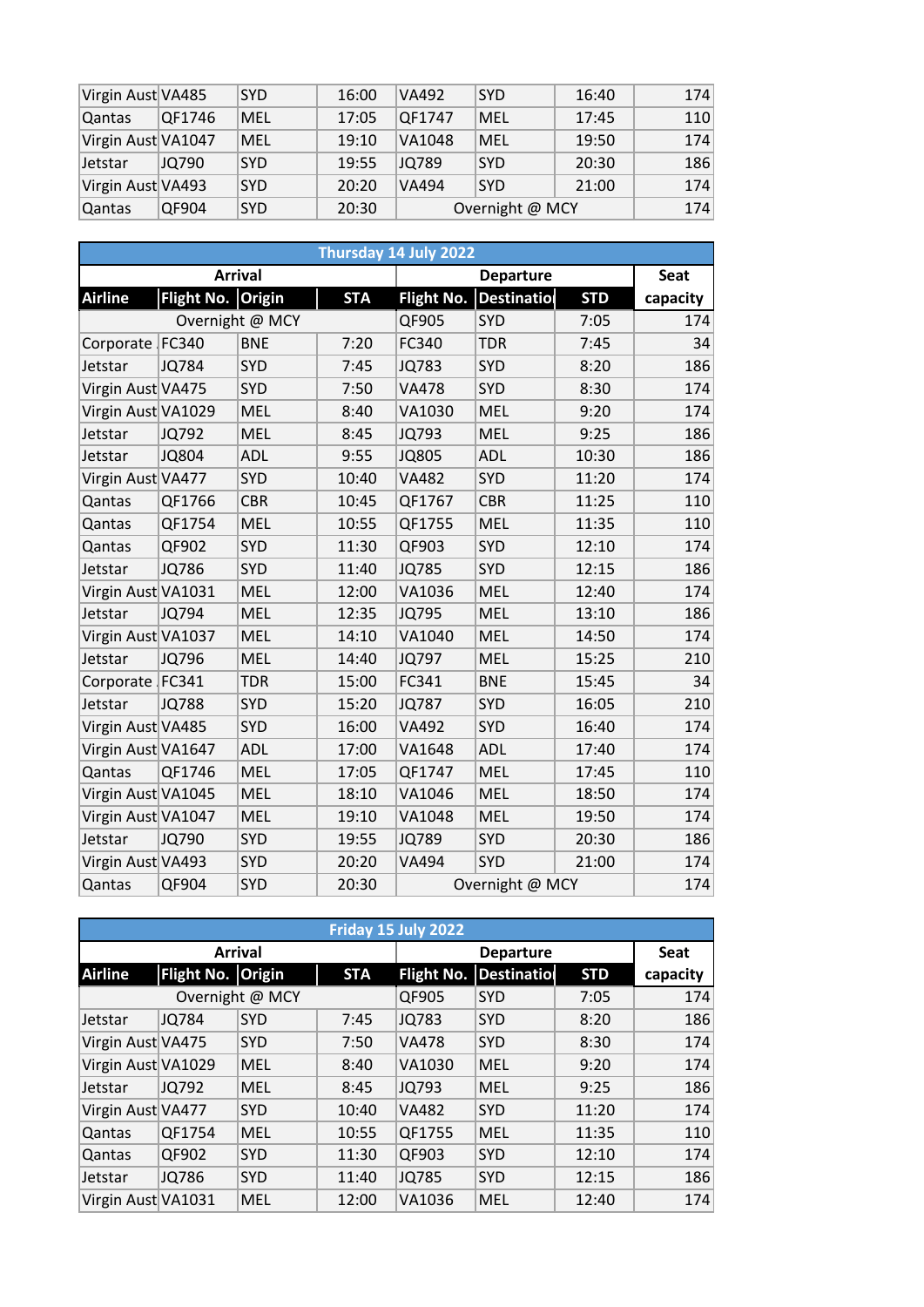| Jetstar            | JQ794  | <b>MEL</b> | 12:35 | <b>JQ795</b> | <b>MEL</b>      | 13:10 | 186 |
|--------------------|--------|------------|-------|--------------|-----------------|-------|-----|
| Virgin Aust VA479  |        | <b>SYD</b> | 13:05 | <b>VA486</b> | <b>SYD</b>      | 13:45 | 174 |
| Virgin Aust VA1037 |        | <b>MEL</b> | 14:10 | VA1040       | <b>MEL</b>      | 14:50 | 174 |
| Jetstar            | JQ796  | <b>MEL</b> | 14:40 | JQ797        | <b>MEL</b>      | 15:25 | 210 |
| Jetstar            | JQ788  | <b>SYD</b> | 15:20 | JQ787        | <b>SYD</b>      | 16:05 | 210 |
| Virgin Aust VA485  |        | <b>SYD</b> | 16:00 | <b>VA492</b> | <b>SYD</b>      | 16:40 | 174 |
| Qantas             | QF1746 | <b>MEL</b> | 17:05 | QF1747       | <b>MEL</b>      | 17:45 | 110 |
| Virgin Aust VA1045 |        | <b>MEL</b> | 18:10 | VA1046       | <b>MEL</b>      | 18:50 | 174 |
| Virgin Aust VA1047 |        | <b>MEL</b> | 19:10 | VA1048       | <b>MEL</b>      | 19:50 | 174 |
| Jetstar            | JQ790  | <b>SYD</b> | 19:55 | JQ789        | <b>SYD</b>      | 20:30 | 186 |
| Virgin Aust VA493  |        | <b>SYD</b> | 20:20 | <b>VA494</b> | <b>SYD</b>      | 21:00 | 174 |
| Qantas             | QF904  | <b>SYD</b> | 20:30 |              | Overnight @ MCY |       | 174 |

|                    |                   |                 |            | Saturday 16 July 2022 |                   |            |          |  |
|--------------------|-------------------|-----------------|------------|-----------------------|-------------------|------------|----------|--|
|                    |                   | <b>Arrival</b>  |            |                       | <b>Departure</b>  |            |          |  |
| <b>Airline</b>     | <b>Flight No.</b> | Origin          | <b>STA</b> | Flight No.            | <b>Destinatio</b> | <b>STD</b> | capacity |  |
|                    |                   | Overnight @ MCY |            | QF905                 | <b>SYD</b>        | 7:05       | 174      |  |
| Jetstar            | <b>JQ784</b>      | <b>SYD</b>      | 7:45       | <b>JQ783</b>          | <b>SYD</b>        | 8:20       | 186      |  |
| Virgin Aust VA475  |                   | <b>SYD</b>      | 7:50       | <b>VA478</b>          | <b>SYD</b>        | 8:30       | 174      |  |
| Virgin Aust VA1029 |                   | <b>MEL</b>      | 8:40       | VA1030                | <b>MEL</b>        | 9:20       | 174      |  |
| Jetstar            | JQ792             | <b>MEL</b>      | 8:45       | JQ793                 | <b>MEL</b>        | 9:25       | 186      |  |
| Virgin Aust VA477  |                   | <b>SYD</b>      | 10:40      | <b>VA482</b>          | <b>SYD</b>        | 11:20      | 174      |  |
| Qantas             | QF1754            | <b>MEL</b>      | 10:55      | QF1755                | <b>MEL</b>        | 11:35      | 110      |  |
| Air New Ze NZ169   |                   | AKL             | 11:10      | <b>NZ168</b>          | AKL               | 12:40      | 168      |  |
| Qantas             | QF902             | <b>SYD</b>      | 11:30      | QF903                 | <b>SYD</b>        | 12:10      | 174      |  |
| Jetstar            | JQ786             | <b>SYD</b>      | 11:40      | <b>JQ785</b>          | <b>SYD</b>        | 12:15      | 186      |  |
| Virgin Aust VA1031 |                   | <b>MEL</b>      | 12:00      | VA1036                | <b>MEL</b>        | 12:40      | 174      |  |
| Jetstar            | JQ794             | MEL             | 12:35      | <b>JQ795</b>          | <b>MEL</b>        | 13:10      | 186      |  |
| Virgin Aust VA479  |                   | <b>SYD</b>      | 13:05      | <b>VA486</b>          | <b>SYD</b>        | 13:45      | 174      |  |
| Virgin Aust VA1037 |                   | <b>MEL</b>      | 14:10      | VA1040                | <b>MEL</b>        | 14:50      | 174      |  |
| Qantas             | QF906             | <b>SYD</b>      | 14:35      | QF907                 | SYD               | 15:15      | 174      |  |
| Jetstar            | JQ796             | <b>MEL</b>      | 14:40      | JQ797                 | <b>MEL</b>        | 15:25      | 210      |  |
| Jetstar            | <b>JQ788</b>      | <b>SYD</b>      | 15:20      | <b>JQ787</b>          | SYD               | 16:05      | 210      |  |
| Virgin Aust VA485  |                   | <b>SYD</b>      | 16:00      | <b>VA492</b>          | SYD               | 16:40      | 174      |  |
| Virgin Aust VA1647 |                   | ADL             | 17:00      | VA1648                | ADL               | 17:40      | 174      |  |
| Qantas             | QF1746            | <b>MEL</b>      | 17:05      | QF1747                | <b>MEL</b>        | 17:45      | 110      |  |
| Jetstar            | <b>JQ804</b>      | ADL             | 17:10      | <b>JQ805</b>          | <b>ADL</b>        | 17:45      | 186      |  |
| Virgin Aust VA1045 |                   | <b>MEL</b>      | 18:10      | VA1046                | <b>MEL</b>        | 18:50      | 174      |  |
| Jetstar            | JQ790             | <b>SYD</b>      | 19:55      | <b>JQ789</b>          | SYD               | 20:30      | 186      |  |
| Qantas             | QF904             | <b>SYD</b>      | 20:30      |                       | Overnight @ MCY   |            | 174      |  |

|                    | Sunday 17 July 2022 |                 |            |              |                               |            |             |  |  |  |  |  |
|--------------------|---------------------|-----------------|------------|--------------|-------------------------------|------------|-------------|--|--|--|--|--|
|                    |                     | <b>Arrival</b>  |            |              | <b>Departure</b>              |            | <b>Seat</b> |  |  |  |  |  |
| <b>Airline</b>     | Flight No. Origin   |                 | <b>STA</b> |              | <b>Flight No. Destination</b> | <b>STD</b> | capacity    |  |  |  |  |  |
|                    |                     | Overnight @ MCY |            | QF905        | <b>SYD</b>                    | 7:05       | 174         |  |  |  |  |  |
| Jetstar            | JQ784               | <b>SYD</b>      | 7:45       | JQ783        | <b>SYD</b>                    | 8:20       | 186         |  |  |  |  |  |
| Virgin Aust VA475  |                     | <b>SYD</b>      | 7:50       | <b>VA478</b> | <b>SYD</b>                    | 8:30       | 174         |  |  |  |  |  |
| Virgin Aust VA1029 |                     | <b>MEL</b>      | 8:40       | VA1030       | <b>MEL</b>                    | 9:20       | 174         |  |  |  |  |  |
| Jetstar            | JQ792               | MEL             | 8:45       | JQ793        | <b>MEL</b>                    | 9:25       | 186         |  |  |  |  |  |
| Virgin Aust VA477  |                     | <b>SYD</b>      | 10:40      | <b>VA482</b> | <b>SYD</b>                    | 11:20      | 174         |  |  |  |  |  |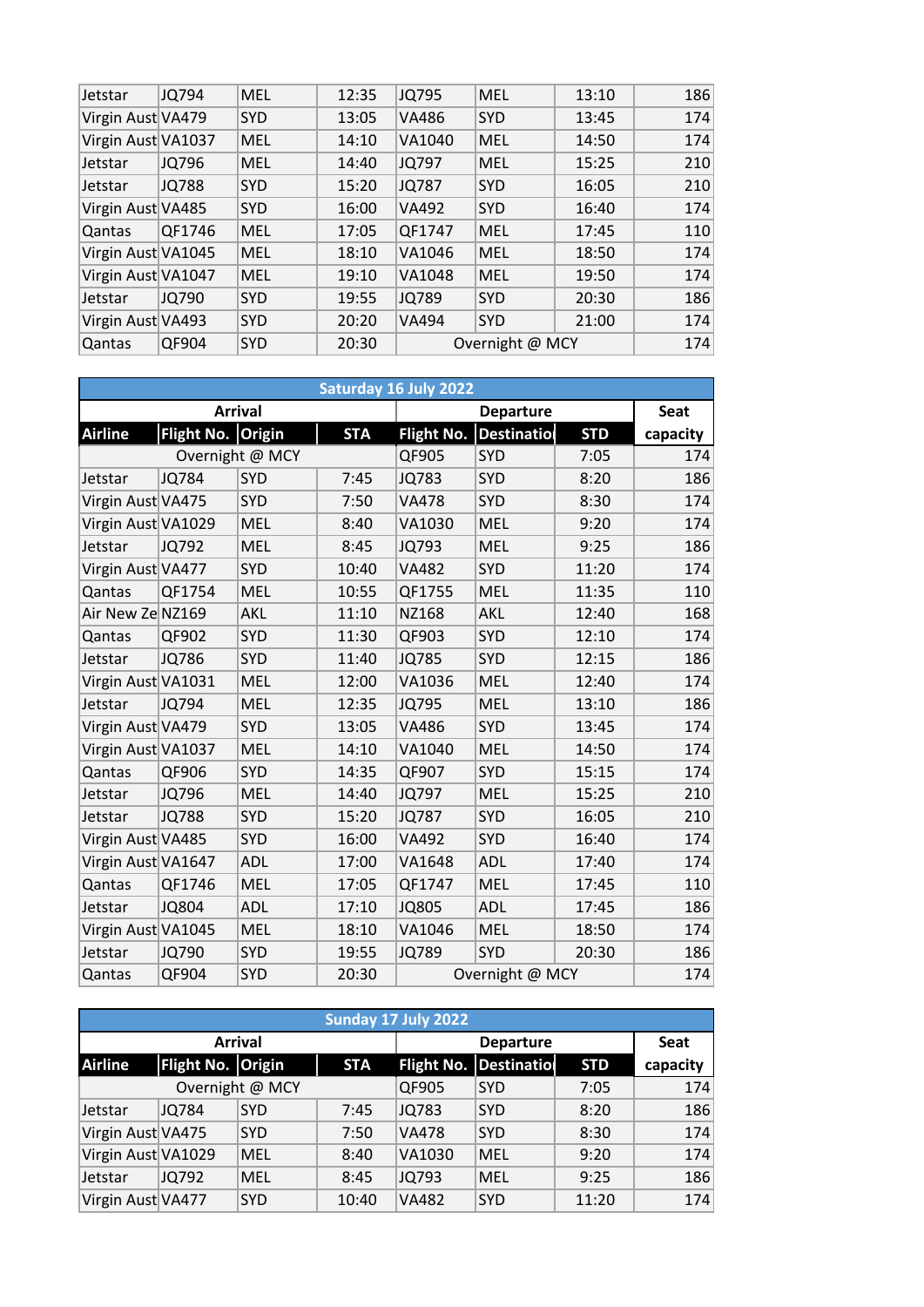| Qantas             | QF1766       | <b>CBR</b> | 10:45 | QF1767       | <b>CBR</b>      | 11:25 | 110 |
|--------------------|--------------|------------|-------|--------------|-----------------|-------|-----|
| Qantas             | QF1754       | <b>MEL</b> | 10:55 | QF1755       | <b>MEL</b>      | 11:35 | 110 |
| Qantas             | QF902        | SYD        | 11:30 | QF903        | <b>SYD</b>      | 12:10 | 174 |
| Jetstar            | <b>JQ786</b> | SYD        | 11:40 | <b>JQ785</b> | <b>SYD</b>      | 12:15 | 186 |
| Virgin Aust VA1031 |              | <b>MEL</b> | 12:00 | VA1036       | <b>MEL</b>      | 12:40 | 174 |
| Jetstar            | JQ794        | <b>MEL</b> | 12:35 | JQ795        | <b>MEL</b>      | 13:10 | 186 |
| Virgin Aust VA479  |              | SYD        | 13:05 | VA486        | <b>SYD</b>      | 13:45 | 174 |
| Virgin Aust VA1037 |              | <b>MEL</b> | 14:10 | VA1040       | <b>MEL</b>      | 14:50 | 174 |
| Jetstar            | JQ796        | <b>MEL</b> | 14:40 | JQ797        | <b>MEL</b>      | 15:25 | 210 |
| Jetstar            | <b>JQ788</b> | SYD        | 15:20 | <b>JQ787</b> | <b>SYD</b>      | 16:05 | 210 |
| Virgin Aust VA485  |              | <b>SYD</b> | 16:00 | VA492        | <b>SYD</b>      | 16:40 | 174 |
| Virgin Aust VA1647 |              | <b>ADL</b> | 17:00 | VA1648       | <b>ADL</b>      | 17:40 | 174 |
| Qantas             | QF1746       | <b>MEL</b> | 17:05 | QF1747       | <b>MEL</b>      | 17:45 | 110 |
| Virgin Aust VA1045 |              | <b>MEL</b> | 18:10 | VA1046       | <b>MEL</b>      | 18:50 | 174 |
| Virgin Aust VA1047 |              | <b>MEL</b> | 19:10 | VA1048       | <b>MEL</b>      | 19:50 | 174 |
| Jetstar            | JQ790        | <b>SYD</b> | 19:55 | JQ789        | <b>SYD</b>      | 20:30 | 186 |
| Virgin Aust VA493  |              | SYD        | 20:20 | VA494        | <b>SYD</b>      | 21:00 | 174 |
| Qantas             | QF904        | SYD        | 20:30 |              | Overnight @ MCY |       | 174 |
|                    |              |            |       |              |                 |       |     |

## **Week 4: 18 - 24 July 2022**

|                     | Monday 18 July 2022 |                 |            |                   |                    |            |          |  |  |  |  |
|---------------------|---------------------|-----------------|------------|-------------------|--------------------|------------|----------|--|--|--|--|
|                     |                     | <b>Arrival</b>  |            |                   | <b>Seat</b>        |            |          |  |  |  |  |
| <b>Airline</b>      | Flight No. Origin   |                 | <b>STA</b> | <b>Flight No.</b> | <b>Destination</b> | <b>STD</b> | capacity |  |  |  |  |
|                     |                     | Overnight @ MCY |            | QF905             | <b>SYD</b>         | 7:05       | 174      |  |  |  |  |
| Corporate   FC340   |                     | <b>BNE</b>      | 7:20       | FC340             | <b>TDR</b>         | 7:45       | 34       |  |  |  |  |
| Jetstar             | <b>JQ784</b>        | <b>SYD</b>      | 7:45       | <b>JQ783</b>      | SYD                | 8:20       | 186      |  |  |  |  |
| Virgin Aust VA475   |                     | <b>SYD</b>      | 7:50       | <b>VA478</b>      | SYD                | 8:30       | 174      |  |  |  |  |
| Virgin Aust VA1029  |                     | <b>MEL</b>      | 8:40       | VA1030            | <b>MEL</b>         | 9:20       | 174      |  |  |  |  |
| Virgin Aust VA477   |                     | <b>SYD</b>      | 10:40      | <b>VA482</b>      | <b>SYD</b>         | 11:20      | 174      |  |  |  |  |
| Qantas              | QF1754              | <b>MEL</b>      | 10:55      | QF1755            | <b>MEL</b>         | 11:35      | 110      |  |  |  |  |
| Air New Ze NZ169    |                     | <b>AKL</b>      | 11:10      | NZ168             | AKL                | 12:40      | 168      |  |  |  |  |
| Qantas              | QF902               | <b>SYD</b>      | 11:30      | QF903             | <b>SYD</b>         | 12:10      | 174      |  |  |  |  |
| Jetstar             | <b>JQ786</b>        | <b>SYD</b>      | 11:40      | <b>JQ785</b>      | SYD                | 12:15      | 186      |  |  |  |  |
| Virgin Aust VA1031  |                     | <b>MEL</b>      | 12:00      | VA1036            | <b>MEL</b>         | 12:40      | 174      |  |  |  |  |
| Jetstar             | JQ794               | <b>MEL</b>      | 12:35      | <b>JQ795</b>      | <b>MEL</b>         | 13:10      | 186      |  |  |  |  |
| Virgin Aust VA1037  |                     | <b>MEL</b>      | 14:10      | VA1040            | <b>MEL</b>         | 14:50      | 174      |  |  |  |  |
| Jetstar             | JQ796               | <b>MEL</b>      | 14:40      | JQ797             | <b>MEL</b>         | 15:25      | 210      |  |  |  |  |
| Corporate   FC341   |                     | <b>TDR</b>      | 15:00      | FC341             | <b>BNE</b>         | 15:45      | 34       |  |  |  |  |
| Jetstar             | <b>JQ788</b>        | <b>SYD</b>      | 15:20      | <b>JQ787</b>      | <b>SYD</b>         | 16:05      | 210      |  |  |  |  |
| Virgin Aust VA485   |                     | <b>SYD</b>      | 16:00      | <b>VA492</b>      | <b>SYD</b>         | 16:40      | 174      |  |  |  |  |
| Alliance AirQQ4078  |                     | <b>BNE</b>      | 16:40      | QQ4078            | <b>EMD</b>         | 17:10      | 80       |  |  |  |  |
| Qantas              | QF1746              | <b>MEL</b>      | 17:05      | QF1747            | <b>MEL</b>         | 17:45      | 110      |  |  |  |  |
| Virgin Aust VA1045  |                     | <b>MEL</b>      | 18:10      | VA1046            | <b>MEL</b>         | 18:50      | 174      |  |  |  |  |
| Virgin Aust VA1047  |                     | <b>MEL</b>      | 19:10      | VA1048            | <b>MEL</b>         | 19:50      | 174      |  |  |  |  |
| Jetstar             | JQ790               | <b>SYD</b>      | 19:55      | <b>JQ789</b>      | <b>SYD</b>         | 20:30      | 186      |  |  |  |  |
| Virgin Aust VA493   |                     | <b>SYD</b>      | 20:20      | VA494             | SYD                | 21:00      | 174      |  |  |  |  |
| Qantas              | QF904               | <b>SYD</b>      | 20:30      |                   | Overnight @ MCY    |            | 174      |  |  |  |  |
| Alliance Air QQ4079 |                     | <b>EMD</b>      | 22:35      | QQ4079            | <b>BNE</b>         | 22:55      | 80       |  |  |  |  |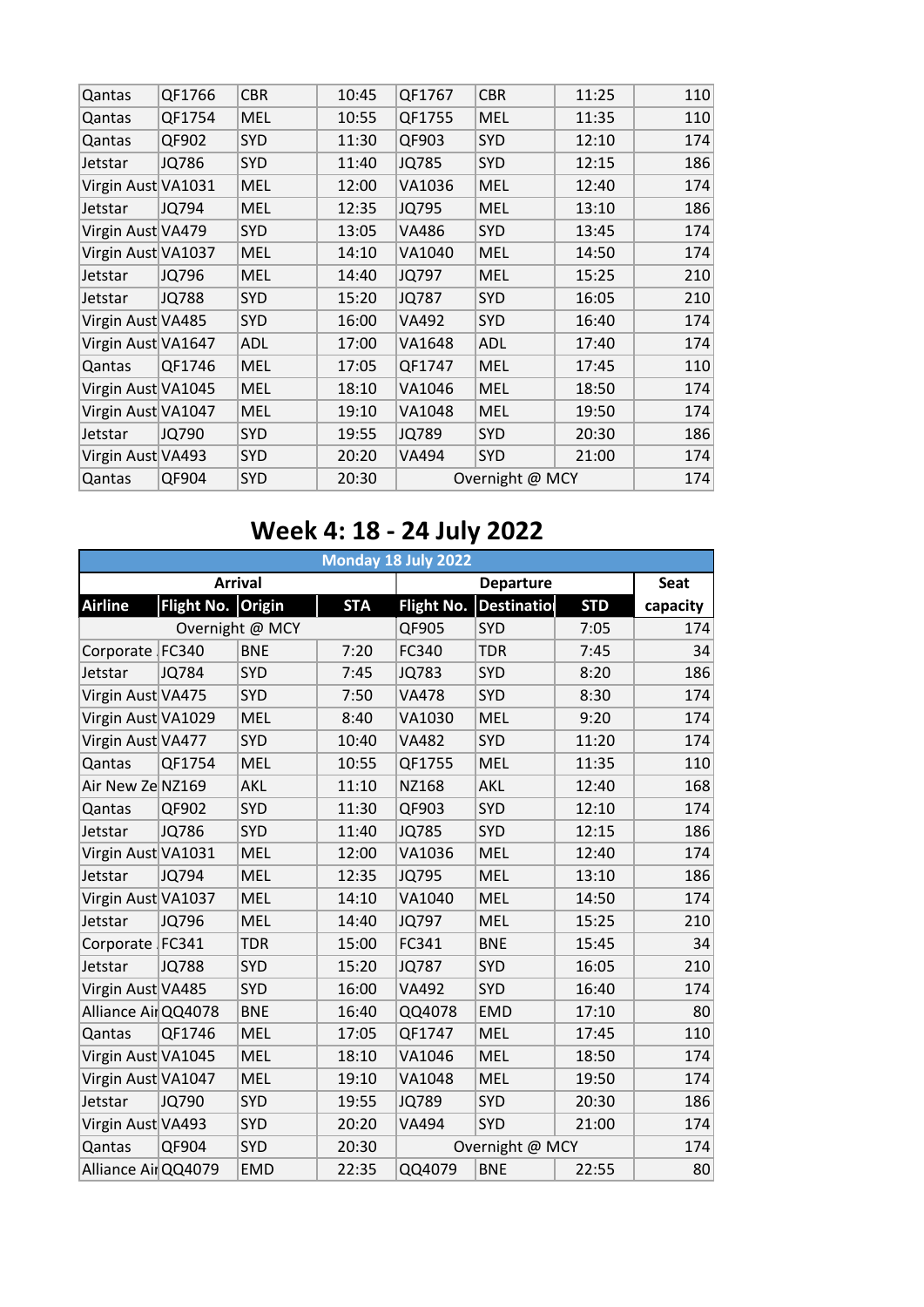|                     | Tuesday 19 July 2022 |                 |            |                   |                 |            |          |  |  |  |  |
|---------------------|----------------------|-----------------|------------|-------------------|-----------------|------------|----------|--|--|--|--|
|                     |                      | <b>Arrival</b>  |            |                   | <b>Seat</b>     |            |          |  |  |  |  |
| <b>Airline</b>      | Flight No. Origin    |                 | <b>STA</b> | <b>Flight No.</b> | Destinatio      | <b>STD</b> | capacity |  |  |  |  |
| Alliance Air QQ4072 |                      | <b>BNE</b>      | 7:00       | QQ4072            | <b>EMD</b>      | 7:30       | 80       |  |  |  |  |
|                     |                      | Overnight @ MCY |            | QF905             | SYD             | 7:05       | 174      |  |  |  |  |
| Jetstar             | <b>JQ804</b>         | ADL             | 9:55       | <b>JQ805</b>      | ADL             | 10:30      | 186      |  |  |  |  |
| Virgin Aust VA477   |                      | <b>SYD</b>      | 10:40      | <b>VA482</b>      | <b>SYD</b>      | 11:20      | 174      |  |  |  |  |
| Alliance AirQQ4073  |                      | <b>EMD</b>      | 10:40      | QQ4073            | <b>BNE</b>      | 11:40      | 80       |  |  |  |  |
| Qantas              | QF1754               | <b>MEL</b>      | 10:55      | QF1755            | <b>MEL</b>      | 11:35      | 110      |  |  |  |  |
| Qantas              | QF902                | SYD             | 11:30      | QF903             | SYD             | 12:10      | 174      |  |  |  |  |
| Jetstar             | <b>JQ786</b>         | <b>SYD</b>      | 11:40      | <b>JQ785</b>      | SYD             | 12:15      | 186      |  |  |  |  |
| Virgin Aust VA1031  |                      | <b>MEL</b>      | 12:00      | VA1036            | <b>MEL</b>      | 12:40      | 174      |  |  |  |  |
| Jetstar             | JQ794                | <b>MEL</b>      | 12:35      | JQ795             | <b>MEL</b>      | 13:10      | 186      |  |  |  |  |
| Virgin Aust VA1037  |                      | <b>MEL</b>      | 14:10      | VA1040            | <b>MEL</b>      | 14:50      | 174      |  |  |  |  |
| Jetstar             | JQ796                | <b>MEL</b>      | 14:40      | JQ797             | <b>MEL</b>      | 15:25      | 210      |  |  |  |  |
| Jetstar             | <b>JQ788</b>         | <b>SYD</b>      | 15:20      | <b>JQ787</b>      | <b>SYD</b>      | 16:05      | 210      |  |  |  |  |
| Virgin Aust VA485   |                      | <b>SYD</b>      | 16:00      | VA492             | <b>SYD</b>      | 16:40      | 174      |  |  |  |  |
| Virgin Aust VA1647  |                      | ADL             | 17:00      | VA1648            | <b>ADL</b>      | 17:40      | 174      |  |  |  |  |
| Qantas              | QF1746               | <b>MEL</b>      | 17:05      | QF1747            | <b>MEL</b>      | 17:45      | 110      |  |  |  |  |
| Virgin Aust VA1047  |                      | <b>MEL</b>      | 19:10      | VA1048            | <b>MEL</b>      | 19:50      | 174      |  |  |  |  |
| Jetstar             | <b>JQ790</b>         | <b>SYD</b>      | 19:55      | <b>JQ789</b>      | <b>SYD</b>      | 20:30      | 186      |  |  |  |  |
| Virgin Aust VA493   |                      | <b>SYD</b>      | 20:20      | VA494             | <b>SYD</b>      | 21:00      | 174      |  |  |  |  |
| Qantas              | QF904                | <b>SYD</b>      | 20:30      |                   | Overnight @ MCY |            | 174      |  |  |  |  |

|                    |                   |                 |            | <b>Wednesday 20 July 2022</b> |                    |            |             |
|--------------------|-------------------|-----------------|------------|-------------------------------|--------------------|------------|-------------|
|                    |                   | <b>Arrival</b>  |            |                               | <b>Departure</b>   |            | <b>Seat</b> |
| <b>Airline</b>     | <b>Flight No.</b> | <b>Origin</b>   | <b>STA</b> | <b>Flight No.</b>             | <b>Destination</b> | <b>STD</b> | capacity    |
|                    |                   | Overnight @ MCY |            | QF905                         | <b>SYD</b>         | 7:05       | 174         |
| Corporate FC340    |                   | <b>BNE</b>      | 7:20       | FC340                         | <b>TDR</b>         | 7:45       | 34          |
| Virgin Aust VA475  |                   | <b>SYD</b>      | 7:50       | <b>VA478</b>                  | <b>SYD</b>         | 8:30       | 174         |
| Virgin Aust VA477  |                   | <b>SYD</b>      | 10:40      | <b>VA482</b>                  | <b>SYD</b>         | 11:20      | 174         |
| Qantas             | QF1754            | <b>MEL</b>      | 10:55      | QF1755                        | <b>MEL</b>         | 11:35      | 110         |
| Qantas             | QF902             | <b>SYD</b>      | 11:30      | QF903                         | <b>SYD</b>         | 12:10      | 174         |
| Jetstar            | JQ786             | <b>SYD</b>      | 11:40      | <b>JQ785</b>                  | <b>SYD</b>         | 12:15      | 186         |
| Virgin Aust VA1031 |                   | <b>MEL</b>      | 12:00      | VA1036                        | <b>MEL</b>         | 12:40      | 174         |
| Jetstar            | JQ794             | <b>MEL</b>      | 12:35      | JQ795                         | <b>MEL</b>         | 13:10      | 186         |
| Virgin Aust VA1037 |                   | <b>MEL</b>      | 14:10      | VA1040                        | <b>MEL</b>         | 14:50      | 174         |
| Jetstar            | JQ796             | <b>MEL</b>      | 14:40      | JQ797                         | <b>MEL</b>         | 15:25      | 210         |
| Corporate FC341    |                   | <b>TDR</b>      | 15:00      | FC341                         | <b>BNE</b>         | 15:45      | 34          |
| Jetstar            | <b>JQ788</b>      | <b>SYD</b>      | 15:20      | <b>JQ787</b>                  | <b>SYD</b>         | 16:05      | 210         |
| Virgin Aust VA485  |                   | <b>SYD</b>      | 16:00      | VA492                         | <b>SYD</b>         | 16:40      | 174         |
| Qantas             | QF1746            | <b>MEL</b>      | 17:05      | QF1747                        | <b>MEL</b>         | 17:45      | 110         |
| Virgin Aust VA1047 |                   | <b>MEL</b>      | 19:10      | VA1048                        | <b>MEL</b>         | 19:50      | 174         |
| Jetstar            | <b>JQ790</b>      | <b>SYD</b>      | 19:55      | <b>JQ789</b>                  | SYD                | 20:30      | 186         |
| Virgin Aust VA493  |                   | <b>SYD</b>      | 20:20      | VA494                         | <b>SYD</b>         | 21:00      | 174         |
| Qantas             | QF904             | <b>SYD</b>      | 20:30      |                               | Overnight @ MCY    |            | 174         |

| Thursday 21 July 2022 |                          |  |                  |  |                               |            |          |  |  |
|-----------------------|--------------------------|--|------------------|--|-------------------------------|------------|----------|--|--|
|                       | Arrival                  |  | <b>Departure</b> |  |                               | Seat       |          |  |  |
| <b>Airline</b>        | <b>Flight No. Origin</b> |  | <b>STA</b>       |  | <b>Flight No. Destination</b> | <b>STD</b> | capacity |  |  |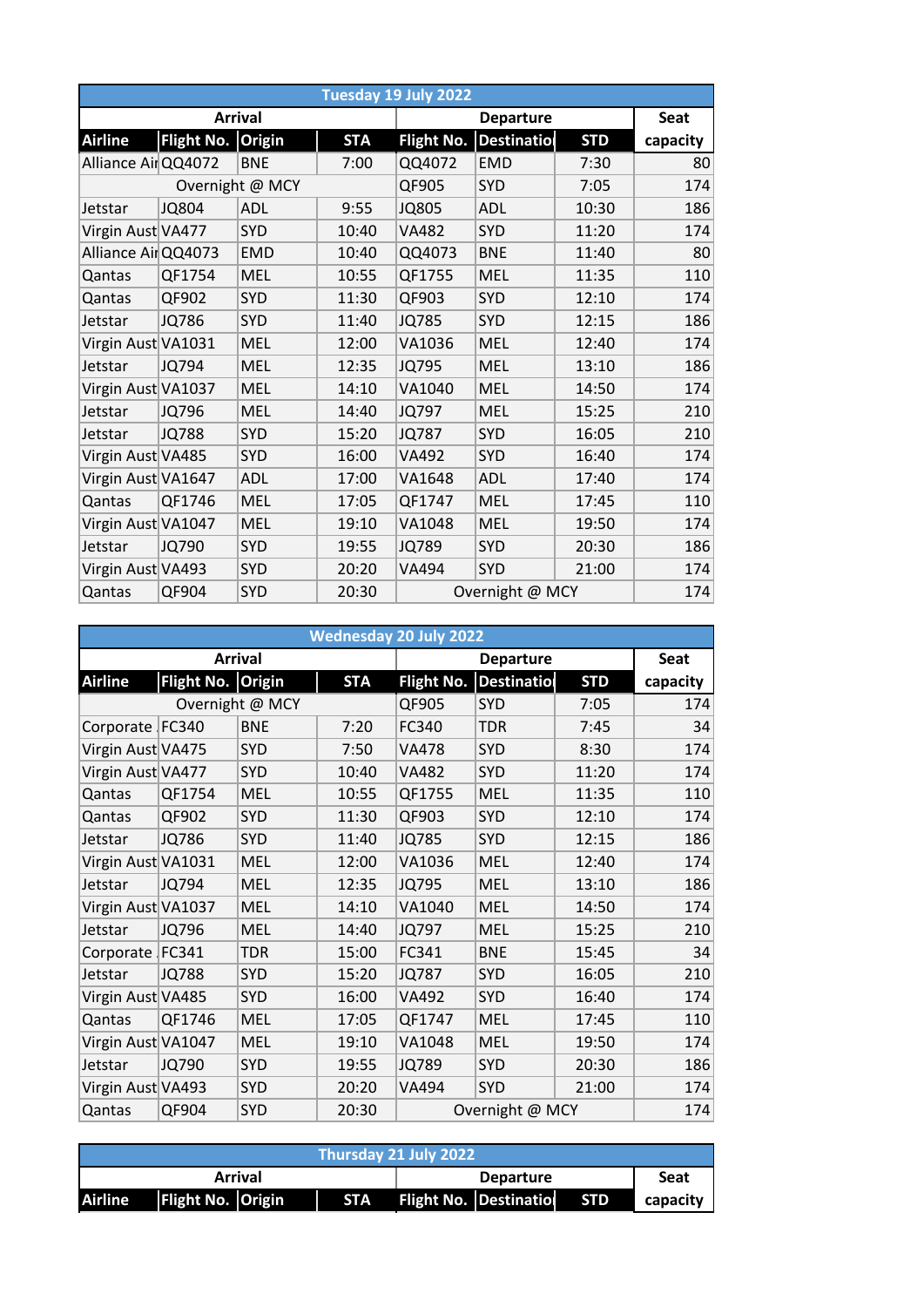|                    |              | Overnight @ MCY |       | QF905        | SYD             | 7:05  | 174 |
|--------------------|--------------|-----------------|-------|--------------|-----------------|-------|-----|
| Corporate   FC340  |              | <b>BNE</b>      | 7:20  | FC340        | <b>TDR</b>      | 7:45  | 34  |
| Virgin Aust VA475  |              | <b>SYD</b>      | 7:50  | <b>VA478</b> | SYD             | 8:30  | 174 |
| Virgin Aust VA1029 |              | <b>MEL</b>      | 8:40  | VA1030       | <b>MEL</b>      | 9:20  | 174 |
| Jetstar            | JQ804        | <b>ADL</b>      | 9:55  | <b>JQ805</b> | <b>ADL</b>      | 10:30 | 186 |
| Virgin Aust VA477  |              | SYD             | 10:40 | <b>VA482</b> | <b>SYD</b>      | 11:20 | 174 |
| Qantas             | QF1766       | <b>CBR</b>      | 10:45 | QF1767       | <b>CBR</b>      | 11:25 | 110 |
| Qantas             | QF1754       | <b>MEL</b>      | 10:55 | QF1755       | <b>MEL</b>      | 11:35 | 110 |
| Qantas             | QF902        | <b>SYD</b>      | 11:30 | QF903        | <b>SYD</b>      | 12:10 | 174 |
| Jetstar            | <b>JQ786</b> | <b>SYD</b>      | 11:40 | <b>JQ785</b> | <b>SYD</b>      | 12:15 | 186 |
| Virgin Aust VA1031 |              | <b>MEL</b>      | 12:00 | VA1036       | <b>MEL</b>      | 12:40 | 174 |
| Jetstar            | JQ794        | <b>MEL</b>      | 12:35 | <b>JQ795</b> | <b>MEL</b>      | 13:10 | 186 |
| Virgin Aust VA1037 |              | <b>MEL</b>      | 14:10 | VA1040       | <b>MEL</b>      | 14:50 | 174 |
| Jetstar            | JQ796        | <b>MEL</b>      | 14:40 | <b>JQ797</b> | <b>MEL</b>      | 15:25 | 210 |
| Corporate   FC341  |              | TDR             | 15:00 | FC341        | <b>BNE</b>      | 15:45 | 34  |
| Jetstar            | <b>JQ788</b> | SYD             | 15:20 | <b>JQ787</b> | <b>SYD</b>      | 16:05 | 210 |
| Virgin Aust VA485  |              | <b>SYD</b>      | 16:00 | <b>VA492</b> | <b>SYD</b>      | 16:40 | 174 |
| Virgin Aust VA1647 |              | <b>ADL</b>      | 17:00 | VA1648       | <b>ADL</b>      | 17:40 | 174 |
| Qantas             | QF1746       | <b>MEL</b>      | 17:05 | QF1747       | <b>MEL</b>      | 17:45 | 110 |
| Virgin Aust VA1045 |              | <b>MEL</b>      | 18:10 | VA1046       | <b>MEL</b>      | 18:50 | 174 |
| Virgin Aust VA1047 |              | <b>MEL</b>      | 19:10 | VA1048       | <b>MEL</b>      | 19:50 | 174 |
| Jetstar            | JQ790        | <b>SYD</b>      | 19:55 | <b>JQ789</b> | <b>SYD</b>      | 20:30 | 186 |
| Virgin Aust VA493  |              | <b>SYD</b>      | 20:20 | VA494        | <b>SYD</b>      | 21:00 | 174 |
| Qantas             | QF904        | SYD             | 20:30 |              | Overnight @ MCY |       | 174 |

|                    |                   |                 |            | Friday 22 July 2022 |                    |             |          |
|--------------------|-------------------|-----------------|------------|---------------------|--------------------|-------------|----------|
|                    |                   | <b>Arrival</b>  |            |                     |                    | <b>Seat</b> |          |
| <b>Airline</b>     | Flight No. Origin |                 | <b>STA</b> | <b>Flight No.</b>   | <b>Destination</b> | <b>STD</b>  | capacity |
|                    |                   | Overnight @ MCY |            | QF905               | <b>SYD</b>         | 7:05        | 174      |
| Jetstar            | JQ784             | SYD             | 7:45       | <b>JQ783</b>        | <b>SYD</b>         | 8:20        | 186      |
| Virgin Aust VA475  |                   | SYD             | 7:50       | <b>VA478</b>        | <b>SYD</b>         | 8:30        | 174      |
| Virgin Aust VA1029 |                   | <b>MEL</b>      | 8:40       | VA1030              | <b>MEL</b>         | 9:20        | 174      |
| Jetstar            | JQ792             | <b>MEL</b>      | 8:45       | JQ793               | <b>MEL</b>         | 9:25        | 186      |
| Virgin Aust VA477  |                   | SYD             | 10:40      | <b>VA482</b>        | <b>SYD</b>         | 11:20       | 174      |
| Qantas             | QF1754            | <b>MEL</b>      | 10:55      | QF1755              | <b>MEL</b>         | 11:35       | 110      |
| Qantas             | QF902             | SYD             | 11:30      | QF903               | <b>SYD</b>         | 12:10       | 174      |
| Jetstar            | JQ786             | <b>SYD</b>      | 11:40      | <b>JQ785</b>        | <b>SYD</b>         | 12:15       | 186      |
| Virgin Aust VA1031 |                   | <b>MEL</b>      | 12:00      | VA1036              | <b>MEL</b>         | 12:40       | 174      |
| Jetstar            | JQ794             | <b>MEL</b>      | 12:35      | <b>JQ795</b>        | <b>MEL</b>         | 13:10       | 186      |
| Virgin Aust VA1037 |                   | <b>MEL</b>      | 14:10      | VA1040              | <b>MEL</b>         | 14:50       | 174      |
| Jetstar            | JQ796             | <b>MEL</b>      | 14:40      | JQ797               | <b>MEL</b>         | 15:25       | 210      |
| Jetstar            | <b>JQ788</b>      | SYD             | 15:20      | <b>JQ787</b>        | <b>SYD</b>         | 16:05       | 210      |
| Virgin Aust VA485  |                   | <b>SYD</b>      | 16:00      | <b>VA492</b>        | <b>SYD</b>         | 16:40       | 174      |
| Qantas             | QF1746            | <b>MEL</b>      | 17:05      | QF1747              | <b>MEL</b>         | 17:45       | 110      |
| Virgin Aust VA1045 |                   | <b>MEL</b>      | 18:10      | VA1046              | <b>MEL</b>         | 18:50       | 174      |
| Virgin Aust VA1047 |                   | <b>MEL</b>      | 19:10      | VA1048              | <b>MEL</b>         | 19:50       | 174      |
| Jetstar            | JQ790             | <b>SYD</b>      | 19:55      | <b>JQ789</b>        | <b>SYD</b>         | 20:30       | 186      |
| Virgin Aust VA493  |                   | <b>SYD</b>      | 20:20      | <b>VA494</b>        | <b>SYD</b>         | 21:00       | 174      |
| Qantas             | QF904             | <b>SYD</b>      | 20:30      |                     | Overnight @ MCY    |             | 174      |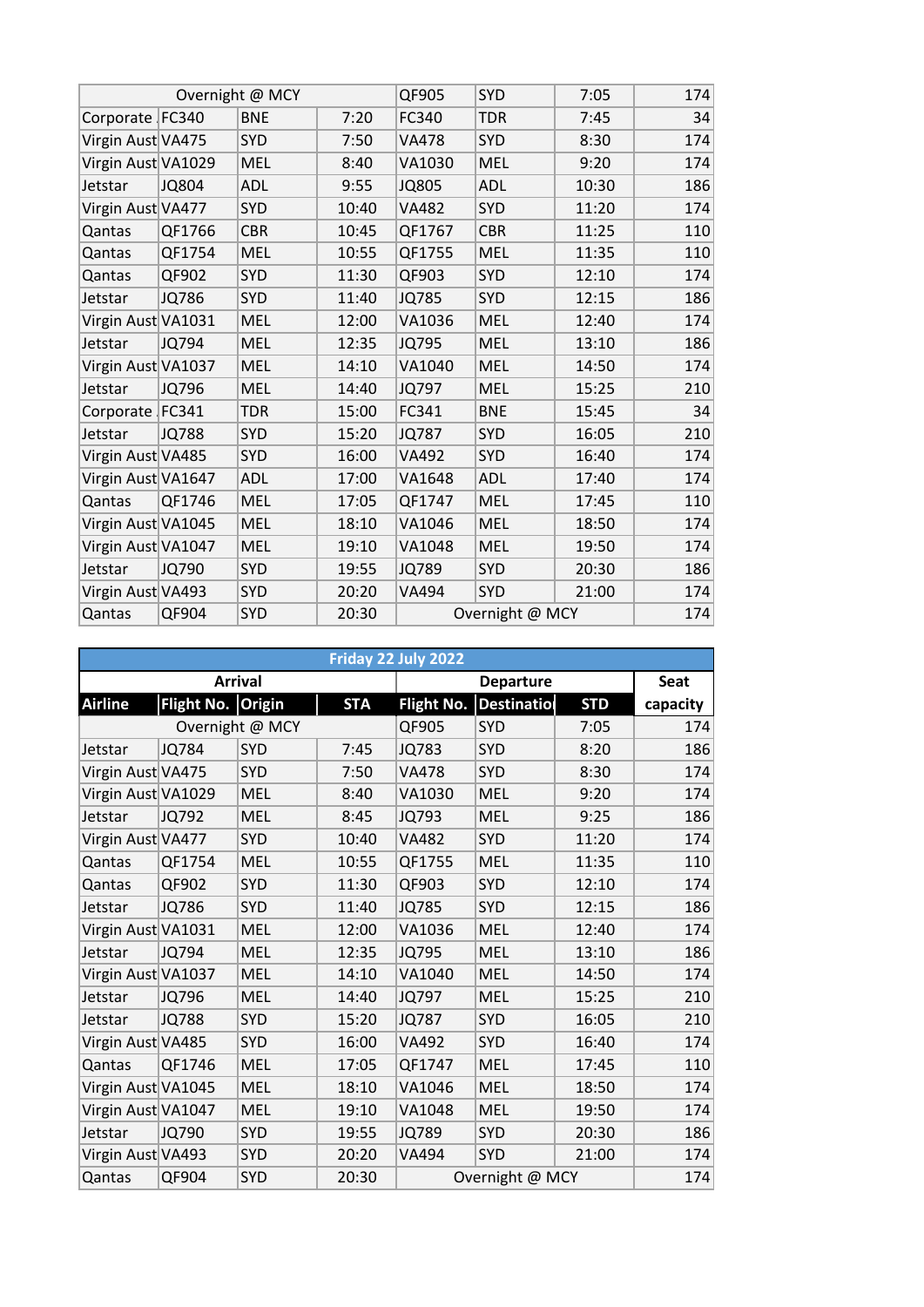|                    |                   |                 |            | Saturday 23 July 2022 |                    |            |          |
|--------------------|-------------------|-----------------|------------|-----------------------|--------------------|------------|----------|
|                    |                   | <b>Arrival</b>  |            |                       | <b>Seat</b>        |            |          |
| <b>Airline</b>     | <b>Flight No.</b> | <b>Origin</b>   | <b>STA</b> | <b>Flight No.</b>     | <b>Destination</b> | <b>STD</b> | capacity |
|                    |                   | Overnight @ MCY |            | QF905                 | SYD                | 7:05       | 174      |
| Jetstar            | <b>JQ784</b>      | <b>SYD</b>      | 7:45       | <b>JQ783</b>          | <b>SYD</b>         | 8:20       | 186      |
| Virgin Aust VA475  |                   | <b>SYD</b>      | 7:50       | <b>VA478</b>          | <b>SYD</b>         | 8:30       | 174      |
| Virgin Aust VA1029 |                   | <b>MEL</b>      | 8:40       | VA1030                | <b>MEL</b>         | 9:20       | 174      |
| Virgin Aust VA477  |                   | SYD             | 10:40      | <b>VA482</b>          | <b>SYD</b>         | 11:20      | 174      |
| Qantas             | QF1754            | <b>MEL</b>      | 10:55      | QF1755                | <b>MEL</b>         | 11:35      | 110      |
| Air New Ze NZ169   |                   | AKL             | 11:10      | NZ168                 | AKL                | 12:40      | 168      |
| Qantas             | QF902             | SYD             | 11:30      | QF903                 | SYD                | 12:10      | 174      |
| Jetstar            | JQ786             | <b>SYD</b>      | 11:40      | <b>JQ785</b>          | <b>SYD</b>         | 12:15      | 186      |
| Virgin Aust VA1031 |                   | <b>MEL</b>      | 12:00      | VA1036                | <b>MEL</b>         | 12:40      | 174      |
| Jetstar            | JQ794             | <b>MEL</b>      | 12:35      | JQ795                 | <b>MEL</b>         | 13:10      | 186      |
| Virgin Aust VA1037 |                   | <b>MEL</b>      | 14:10      | VA1040                | <b>MEL</b>         | 14:50      | 174      |
| Qantas             | QF906             | <b>SYD</b>      | 14:35      | QF907                 | SYD                | 15:15      | 174      |
| Jetstar            | JQ796             | <b>MEL</b>      | 14:40      | <b>JQ797</b>          | <b>MEL</b>         | 15:25      | 210      |
| Jetstar            | <b>JQ788</b>      | <b>SYD</b>      | 15:20      | <b>JQ787</b>          | <b>SYD</b>         | 16:05      | 210      |
| Virgin Aust VA485  |                   | <b>SYD</b>      | 16:00      | VA492                 | <b>SYD</b>         | 16:40      | 174      |
| Virgin Aust VA1647 |                   | ADL             | 17:00      | VA1648                | <b>ADL</b>         | 17:40      | 174      |
| Qantas             | QF1746            | <b>MEL</b>      | 17:05      | QF1747                | <b>MEL</b>         | 17:45      | 110      |
| Jetstar            | <b>JQ804</b>      | <b>ADL</b>      | 17:20      | <b>JQ805</b>          | <b>ADL</b>         | 17:55      | 186      |
| Virgin Aust VA1045 |                   | <b>MEL</b>      | 18:10      | VA1046                | <b>MEL</b>         | 18:50      | 174      |
| Jetstar            | JQ790             | SYD             | 19:55      | <b>JQ789</b>          | <b>SYD</b>         | 20:30      | 186      |
| Qantas             | QF904             | <b>SYD</b>      | 20:30      |                       | Overnight @ MCY    |            | 174      |

|                    | Sunday 24 July 2022<br><b>Departure</b> |                 |            |                   |                    |             |          |  |  |  |  |  |  |
|--------------------|-----------------------------------------|-----------------|------------|-------------------|--------------------|-------------|----------|--|--|--|--|--|--|
|                    |                                         | <b>Arrival</b>  |            |                   |                    | <b>Seat</b> |          |  |  |  |  |  |  |
| <b>Airline</b>     | Flight No. Origin                       |                 | <b>STA</b> | <b>Flight No.</b> | <b>Destinatiol</b> | <b>STD</b>  | capacity |  |  |  |  |  |  |
|                    |                                         | Overnight @ MCY |            | QF905             | SYD                | 7:05        | 174      |  |  |  |  |  |  |
| Jetstar            | <b>JQ784</b>                            | SYD             | 7:45       | <b>JQ783</b>      | SYD                | 8:20        | 186      |  |  |  |  |  |  |
| Virgin Aust VA475  |                                         | <b>SYD</b>      | 7:50       | <b>VA478</b>      | <b>SYD</b>         | 8:30        | 174      |  |  |  |  |  |  |
| Virgin Aust VA1029 |                                         | <b>MEL</b>      | 8:40       | VA1030            | <b>MEL</b>         | 9:20        | 174      |  |  |  |  |  |  |
| Virgin Aust VA477  |                                         | <b>SYD</b>      | 10:40      | <b>VA482</b>      | SYD                | 11:20       | 174      |  |  |  |  |  |  |
| Qantas             | QF1766                                  | <b>CBR</b>      | 10:45      | QF1767            | <b>CBR</b>         | 11:25       | 110      |  |  |  |  |  |  |
| Qantas             | QF1754                                  | <b>MEL</b>      | 10:55      | QF1755            | <b>MEL</b>         | 11:35       | 110      |  |  |  |  |  |  |
| Qantas             | QF902                                   | SYD             | 11:30      | QF903             | SYD                | 12:10       | 174      |  |  |  |  |  |  |
| Jetstar            | JQ786                                   | <b>SYD</b>      | 11:40      | <b>JQ785</b>      | <b>SYD</b>         | 12:15       | 186      |  |  |  |  |  |  |
| Virgin Aust VA1031 |                                         | <b>MEL</b>      | 12:00      | VA1036            | <b>MEL</b>         | 12:40       | 174      |  |  |  |  |  |  |
| Jetstar            | <b>JQ794</b>                            | <b>MEL</b>      | 12:35      | JQ795             | <b>MEL</b>         | 13:10       | 186      |  |  |  |  |  |  |
| Virgin Aust VA1037 |                                         | <b>MEL</b>      | 14:10      | VA1040            | <b>MEL</b>         | 14:50       | 174      |  |  |  |  |  |  |
| Jetstar            | JQ796                                   | <b>MEL</b>      | 14:40      | JQ797             | <b>MEL</b>         | 15:25       | 210      |  |  |  |  |  |  |
| Jetstar            | <b>JQ788</b>                            | SYD             | 15:20      | <b>JQ787</b>      | SYD                | 16:05       | 210      |  |  |  |  |  |  |
| Virgin Aust VA485  |                                         | <b>SYD</b>      | 16:00      | <b>VA492</b>      | <b>SYD</b>         | 16:40       | 174      |  |  |  |  |  |  |
| Virgin Aust VA1647 |                                         | <b>ADL</b>      | 17:00      | VA1648            | <b>ADL</b>         | 17:40       | 174      |  |  |  |  |  |  |
| Qantas             | QF1746                                  | <b>MEL</b>      | 17:05      | QF1747            | <b>MEL</b>         | 17:45       | 110      |  |  |  |  |  |  |
| Virgin Aust VA1045 |                                         | <b>MEL</b>      | 18:10      | VA1046            | <b>MEL</b>         | 18:50       | 174      |  |  |  |  |  |  |
| Virgin Aust VA1047 |                                         | <b>MEL</b>      | 19:10      | VA1048            | <b>MEL</b>         | 19:50       | 174      |  |  |  |  |  |  |
| Jetstar            | <b>JQ790</b>                            | SYD             | 19:55      | <b>JQ789</b>      | SYD                | 20:30       | 186      |  |  |  |  |  |  |
| Virgin Aust VA493  |                                         | SYD             | 20:20      | VA494             | <b>SYD</b>         | 21:00       | 174      |  |  |  |  |  |  |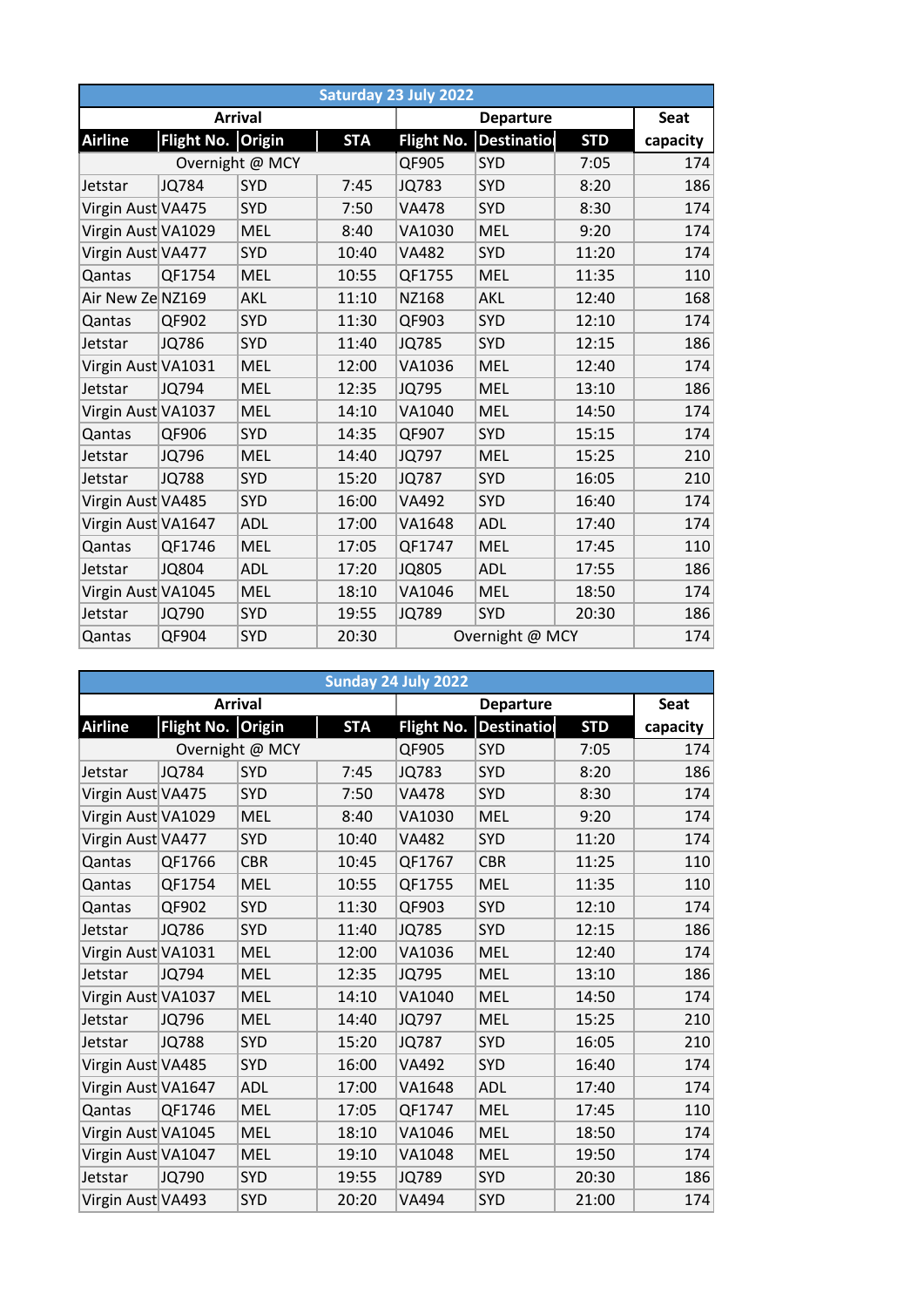|  | Qantas QF904 |  | <b>ISYD</b> | 20:30 | Overnight @ MCY | 174 |
|--|--------------|--|-------------|-------|-----------------|-----|
|--|--------------|--|-------------|-------|-----------------|-----|

## **Week 5: 25 - 31 July 2022**

|                     |                   |                 |            | Monday 25 July 2022 |                    |            |             |
|---------------------|-------------------|-----------------|------------|---------------------|--------------------|------------|-------------|
|                     |                   | <b>Arrival</b>  |            |                     | <b>Departure</b>   |            | <b>Seat</b> |
| <b>Airline</b>      | <b>Flight No.</b> | Origin          | <b>STA</b> | <b>Flight No.</b>   | <b>Destination</b> | <b>STD</b> | capacity    |
|                     |                   | Overnight @ MCY |            | QF905               | SYD                | 7:05       | 174         |
| Corporate FC340     |                   | <b>BNE</b>      | 7:20       | FC340               | <b>TDR</b>         | 7:45       | 34          |
| Jetstar             | <b>JQ784</b>      | <b>SYD</b>      | 7:45       | <b>JQ783</b>        | SYD                | 8:20       | 186         |
| Virgin Aust VA475   |                   | <b>SYD</b>      | 7:50       | <b>VA478</b>        | <b>SYD</b>         | 8:30       | 174         |
| Virgin Aust VA1029  |                   | <b>MEL</b>      | 8:40       | VA1030              | <b>MEL</b>         | 9:20       | 174         |
| Virgin Aust VA477   |                   | <b>SYD</b>      | 10:40      | <b>VA482</b>        | SYD                | 11:20      | 174         |
| Qantas              | QF1754            | <b>MEL</b>      | 10:55      | QF1755              | <b>MEL</b>         | 11:35      | 110         |
| Air New Ze NZ169    |                   | AKL             | 11:10      | NZ168               | AKL                | 12:40      | 168         |
| Qantas              | QF902             | <b>SYD</b>      | 11:30      | QF903               | <b>SYD</b>         | 12:10      | 174         |
| Jetstar             | JQ786             | SYD             | 11:40      | <b>JQ785</b>        | <b>SYD</b>         | 12:15      | 186         |
| Virgin Aust VA1031  |                   | <b>MEL</b>      | 12:00      | VA1036              | <b>MEL</b>         | 12:40      | 174         |
| Jetstar             | JQ794             | <b>MEL</b>      | 12:35      | JQ795               | <b>MEL</b>         | 13:10      | 186         |
| Virgin Aust VA1037  |                   | <b>MEL</b>      | 14:10      | VA1040              | <b>MEL</b>         | 14:50      | 174         |
| Jetstar             | JQ796             | <b>MEL</b>      | 14:40      | JQ797               | <b>MEL</b>         | 15:25      | 210         |
| Corporate FC341     |                   | <b>TDR</b>      | 15:00      | FC341               | <b>BNE</b>         | 15:45      | 34          |
| Jetstar             | <b>JQ788</b>      | SYD             | 15:20      | <b>JQ787</b>        | <b>SYD</b>         | 16:05      | 210         |
| Virgin Aust VA485   |                   | <b>SYD</b>      | 16:00      | <b>VA492</b>        | SYD                | 16:40      | 174         |
| Alliance AirQQ4078  |                   | <b>BNE</b>      | 16:40      | QQ4078              | <b>EMD</b>         | 17:10      | 80          |
| Qantas              | QF1746            | <b>MEL</b>      | 17:05      | QF1747              | <b>MEL</b>         | 17:45      | 110         |
| Virgin Aust VA1045  |                   | <b>MEL</b>      | 18:10      | VA1046              | <b>MEL</b>         | 18:50      | 174         |
| Virgin Aust VA1047  |                   | <b>MEL</b>      | 19:10      | VA1048              | <b>MEL</b>         | 19:50      | 174         |
| Jetstar             | JQ790             | <b>SYD</b>      | 19:55      | <b>JQ789</b>        | SYD                | 20:30      | 186         |
| Virgin Aust VA493   |                   | <b>SYD</b>      | 20:20      | <b>VA494</b>        | SYD                | 21:00      | 174         |
| Qantas              | QF904             | <b>SYD</b>      | 20:30      |                     | Overnight @ MCY    |            | 174         |
| Alliance Air QQ4079 |                   | <b>EMD</b>      | 22:35      | QQ4079              | <b>BNE</b>         | 22:55      | 80          |

|                    | Tuesday 26 July 2022 |                |            |                   |             |            |          |  |  |  |  |  |  |
|--------------------|----------------------|----------------|------------|-------------------|-------------|------------|----------|--|--|--|--|--|--|
|                    |                      | <b>Arrival</b> |            |                   | <b>Seat</b> |            |          |  |  |  |  |  |  |
| <b>Airline</b>     | <b>Flight No.</b>    | <b>Origin</b>  | <b>STA</b> | <b>Flight No.</b> | Destinatio  | <b>STD</b> | capacity |  |  |  |  |  |  |
| Alliance AirQQ4072 |                      | <b>BNE</b>     | 7:00       | QQ4072            | <b>EMD</b>  | 7:30       | 80       |  |  |  |  |  |  |
| Overnight @ MCY    |                      |                |            | QF905             | <b>SYD</b>  | 7:05       | 174      |  |  |  |  |  |  |
| Virgin Aust VA475  |                      | <b>SYD</b>     | 7:50       | <b>VA478</b>      | <b>SYD</b>  | 8:30       | 174      |  |  |  |  |  |  |
| Jetstar            | JQ804                | ADL            | 9:55       | <b>JQ805</b>      | <b>ADL</b>  | 10:30      | 186      |  |  |  |  |  |  |
| Virgin Aust VA477  |                      | <b>SYD</b>     | 10:40      | <b>VA482</b>      | <b>SYD</b>  | 11:20      | 174      |  |  |  |  |  |  |
| Alliance AirQQ4073 |                      | <b>EMD</b>     | 10:40      | QQ4073            | <b>BNE</b>  | 11:40      | 80       |  |  |  |  |  |  |
| Qantas             | QF1754               | <b>MEL</b>     | 10:55      | QF1755            | <b>MEL</b>  | 11:35      | 110      |  |  |  |  |  |  |
| Qantas             | QF902                | <b>SYD</b>     | 11:30      | QF903             | <b>SYD</b>  | 12:10      | 174      |  |  |  |  |  |  |
| Jetstar            | JQ786                | <b>SYD</b>     | 11:40      | <b>JQ785</b>      | <b>SYD</b>  | 12:15      | 186      |  |  |  |  |  |  |
| Virgin Aust VA1031 |                      | <b>MEL</b>     | 12:00      | VA1036            | <b>MEL</b>  | 12:40      | 174      |  |  |  |  |  |  |
| Jetstar            | JQ794                | <b>MEL</b>     | 12:35      | <b>JQ795</b>      | <b>MEL</b>  | 13:10      | 186      |  |  |  |  |  |  |
| Virgin Aust VA1037 |                      | <b>MEL</b>     | 14:10      | VA1040            | <b>MEL</b>  | 14:50      | 174      |  |  |  |  |  |  |
| Jetstar            | JQ796                | <b>MEL</b>     | 14:40      | JQ797             | <b>MEL</b>  | 15:25      | 210      |  |  |  |  |  |  |
| Jetstar            | JQ788                | <b>SYD</b>     | 15:20      | JQ787             | <b>SYD</b>  | 16:05      | 210      |  |  |  |  |  |  |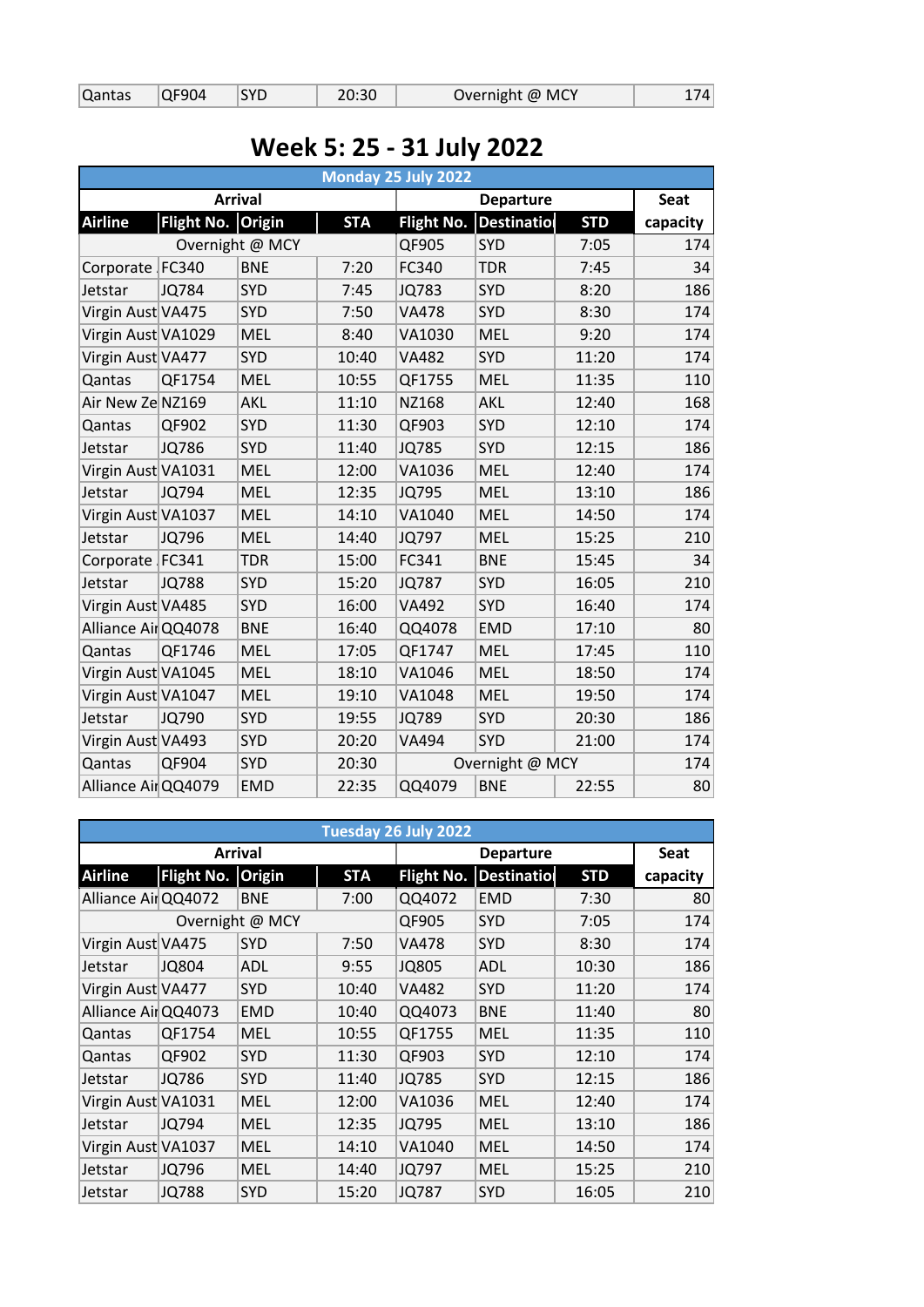| Virgin Aust VA485  |        | <b>SYD</b> | 16:00 | <b>VA492</b> | <b>SYD</b>      | 16:40 | 174 |
|--------------------|--------|------------|-------|--------------|-----------------|-------|-----|
| Virgin Aust VA1647 |        | ADL        | 17:00 | VA1648       | ADL             | 17:40 | 174 |
| Qantas             | QF1746 | MEL        | 17:05 | QF1747       | MEL             | 17:45 | 110 |
| Virgin Aust VA1047 |        | <b>MEL</b> | 19:10 | VA1048       | <b>MEL</b>      | 19:50 | 174 |
| Jetstar            | JQ790  | <b>SYD</b> | 19:55 | JQ789        | <b>SYD</b>      | 20:30 | 186 |
| Virgin Aust VA493  |        | <b>SYD</b> | 20:20 | <b>VA494</b> | <b>SYD</b>      | 21:00 | 174 |
| Qantas             | QF904  | <b>SYD</b> | 20:30 |              | Overnight @ MCY |       | 174 |

|                    |                   |                 |            | <b>Wednesday 27 July 2022</b> |                 |            |          |
|--------------------|-------------------|-----------------|------------|-------------------------------|-----------------|------------|----------|
|                    |                   | <b>Arrival</b>  |            |                               | <b>Seat</b>     |            |          |
| <b>Airline</b>     | Flight No. Origin |                 | <b>STA</b> | <b>Flight No.</b>             | Destinatio      | <b>STD</b> | capacity |
|                    |                   | Overnight @ MCY |            | QF905                         | <b>SYD</b>      | 7:05       | 174      |
| Corporate FC340    |                   | <b>BNE</b>      | 7:20       | FC340                         | <b>TDR</b>      | 7:45       | 34       |
| Virgin Aust VA475  |                   | SYD             | 7:50       | VA478                         | <b>SYD</b>      | 8:30       | 174      |
| Virgin Aust VA477  |                   | <b>SYD</b>      | 10:40      | <b>VA482</b>                  | <b>SYD</b>      | 11:20      | 174      |
| Qantas             | QF1754            | <b>MEL</b>      | 10:55      | QF1755                        | <b>MEL</b>      | 11:35      | 110      |
| Qantas             | QF902             | SYD             | 11:30      | QF903                         | <b>SYD</b>      | 12:10      | 174      |
| Jetstar            | JQ786             | <b>SYD</b>      | 11:40      | <b>JQ785</b>                  | <b>SYD</b>      | 12:15      | 186      |
| Virgin Aust VA1031 |                   | <b>MEL</b>      | 12:00      | VA1036                        | <b>MEL</b>      | 12:40      | 174      |
| Jetstar            | JQ794             | <b>MEL</b>      | 12:35      | <b>JQ795</b>                  | <b>MEL</b>      | 13:10      | 186      |
| Virgin Aust VA1037 |                   | <b>MEL</b>      | 14:10      | VA1040                        | <b>MEL</b>      | 14:50      | 174      |
| Jetstar            | JQ796             | <b>MEL</b>      | 14:40      | JQ797                         | <b>MEL</b>      | 15:25      | 210      |
| Corporate FC341    |                   | <b>TDR</b>      | 15:00      | FC341                         | <b>BNE</b>      | 15:45      | 34       |
| Jetstar            | <b>JQ788</b>      | SYD             | 15:20      | <b>JQ787</b>                  | SYD             | 16:05      | 210      |
| Virgin Aust VA485  |                   | <b>SYD</b>      | 16:00      | VA492                         | <b>SYD</b>      | 16:40      | 174      |
| Qantas             | QF1746            | <b>MEL</b>      | 17:05      | QF1747                        | <b>MEL</b>      | 17:45      | 110      |
| Virgin Aust VA1047 |                   | <b>MEL</b>      | 19:10      | VA1048                        | <b>MEL</b>      | 19:50      | 174      |
| Jetstar            | JQ790             | <b>SYD</b>      | 19:55      | <b>JQ789</b>                  | SYD             | 20:30      | 186      |
| Virgin Aust VA493  |                   | <b>SYD</b>      | 20:20      | VA494                         | <b>SYD</b>      | 21:00      | 174      |
| Qantas             | QF904             | <b>SYD</b>      | 20:30      |                               | Overnight @ MCY |            | 174      |

| Thursday 28 July 2022 |                   |                 |            |                   |                    |            |          |  |  |  |  |  |
|-----------------------|-------------------|-----------------|------------|-------------------|--------------------|------------|----------|--|--|--|--|--|
|                       |                   | <b>Arrival</b>  |            |                   | <b>Departure</b>   |            |          |  |  |  |  |  |
| <b>Airline</b>        | Flight No. Origin |                 | <b>STA</b> | <b>Flight No.</b> | <b>Destination</b> | <b>STD</b> | capacity |  |  |  |  |  |
|                       |                   | Overnight @ MCY |            | QF905             | <b>SYD</b>         | 7:05       | 174      |  |  |  |  |  |
| Corporate FC340       |                   | <b>BNE</b>      | 7:20       | FC340             | <b>TDR</b>         | 7:45       | 34       |  |  |  |  |  |
| Virgin Aust VA475     |                   | SYD             | 7:50       | VA478             | <b>SYD</b>         | 8:30       | 174      |  |  |  |  |  |
| Virgin Aust VA1029    |                   | <b>MEL</b>      | 8:40       | VA1030            | <b>MEL</b>         | 9:20       | 174      |  |  |  |  |  |
| Jetstar               | <b>JQ804</b>      | <b>ADL</b>      | 9:55       | <b>JQ805</b>      | <b>ADL</b>         | 10:30      | 186      |  |  |  |  |  |
| Virgin Aust VA477     |                   | SYD             | 10:40      | VA482             | <b>SYD</b>         | 11:20      | 174      |  |  |  |  |  |
| Qantas                | QF1766            | <b>CBR</b>      | 10:45      | QF1767            | <b>CBR</b>         | 11:25      | 110      |  |  |  |  |  |
| Qantas                | QF1754            | <b>MEL</b>      | 10:55      | QF1755            | <b>MEL</b>         | 11:35      | 110      |  |  |  |  |  |
| Qantas                | QF902             | <b>SYD</b>      | 11:30      | QF903             | <b>SYD</b>         | 12:10      | 174      |  |  |  |  |  |
| Jetstar               | <b>JQ786</b>      | SYD             | 11:40      | <b>JQ785</b>      | <b>SYD</b>         | 12:15      | 186      |  |  |  |  |  |
| Virgin Aust VA1031    |                   | <b>MEL</b>      | 12:00      | VA1036            | <b>MEL</b>         | 12:40      | 174      |  |  |  |  |  |
| Jetstar               | JQ794             | <b>MEL</b>      | 12:35      | JQ795             | MEL                | 13:10      | 186      |  |  |  |  |  |
| Virgin Aust VA1037    |                   | <b>MEL</b>      | 14:10      | VA1040            | <b>MEL</b>         | 14:50      | 174      |  |  |  |  |  |
| Jetstar               | JQ796             | <b>MEL</b>      | 14:40      | JQ797             | MEL                | 15:25      | 210      |  |  |  |  |  |
| Corporate FC341       |                   | <b>TDR</b>      | 15:00      | FC341             | <b>BNE</b>         | 15:45      | 34       |  |  |  |  |  |
| Jetstar               | <b>JQ788</b>      | <b>SYD</b>      | 15:20      | <b>JQ787</b>      | <b>SYD</b>         | 16:05      | 210      |  |  |  |  |  |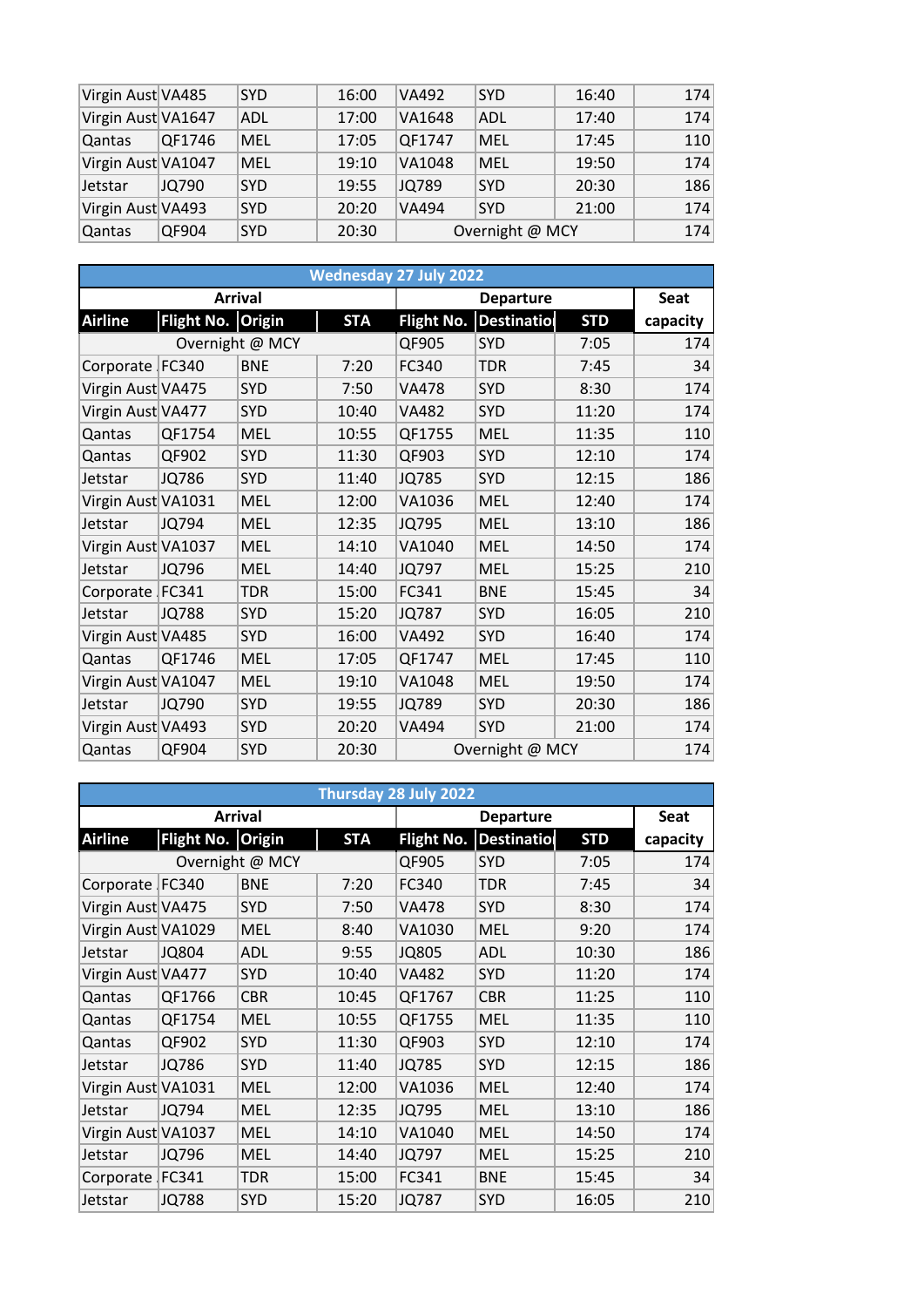| Virgin Aust VA485  |        | <b>SYD</b> | 16:00 | <b>VA492</b> | <b>SYD</b>      | 16:40 | 174 |
|--------------------|--------|------------|-------|--------------|-----------------|-------|-----|
| Virgin Aust VA1647 |        | <b>ADL</b> | 17:00 | VA1648       | <b>ADL</b>      | 17:40 | 174 |
| Qantas             | QF1746 | <b>MEL</b> | 17:05 | QF1747       | <b>MEL</b>      | 17:45 | 110 |
| Virgin Aust VA1045 |        | <b>MEL</b> | 18:10 | VA1046       | <b>MEL</b>      | 18:50 | 174 |
| Virgin Aust VA1047 |        | <b>MEL</b> | 19:10 | VA1048       | <b>MEL</b>      | 19:50 | 174 |
| Jetstar            | JQ790  | <b>SYD</b> | 19:55 | JQ789        | <b>SYD</b>      | 20:30 | 186 |
| Virgin Aust VA493  |        | <b>SYD</b> | 20:20 | <b>VA494</b> | <b>SYD</b>      | 21:00 | 174 |
| Qantas             | QF904  | <b>SYD</b> | 20:30 |              | Overnight @ MCY |       | 174 |

| Friday 29 July 2022 |                   |                 |            |                   |                    |            |          |  |  |  |  |
|---------------------|-------------------|-----------------|------------|-------------------|--------------------|------------|----------|--|--|--|--|
|                     |                   | <b>Arrival</b>  |            |                   | <b>Seat</b>        |            |          |  |  |  |  |
| <b>Airline</b>      | Flight No. Origin |                 | <b>STA</b> | <b>Flight No.</b> | <b>Destination</b> | <b>STD</b> | capacity |  |  |  |  |
|                     |                   | Overnight @ MCY |            | QF905             | <b>SYD</b>         | 7:05       | 174      |  |  |  |  |
| Jetstar             | <b>JQ784</b>      | SYD             | 7:45       | <b>JQ783</b>      | <b>SYD</b>         | 8:20       | 186      |  |  |  |  |
| Virgin Aust VA475   |                   | <b>SYD</b>      | 7:50       | <b>VA478</b>      | <b>SYD</b>         | 8:30       | 174      |  |  |  |  |
| Virgin Aust VA1029  |                   | <b>MEL</b>      | 8:40       | VA1030            | <b>MEL</b>         | 9:20       | 174      |  |  |  |  |
| Virgin Aust VA477   |                   | SYD             | 10:40      | <b>VA482</b>      | SYD                | 11:20      | 174      |  |  |  |  |
| Qantas              | QF1754            | <b>MEL</b>      | 10:55      | QF1755            | <b>MEL</b>         | 11:35      | 110      |  |  |  |  |
| Qantas              | QF902             | <b>SYD</b>      | 11:30      | QF903             | SYD                | 12:10      | 174      |  |  |  |  |
| Jetstar             | JQ786             | <b>SYD</b>      | 11:40      | <b>JQ785</b>      | <b>SYD</b>         | 12:15      | 186      |  |  |  |  |
| Virgin Aust VA1031  |                   | <b>MEL</b>      | 12:00      | VA1036            | <b>MEL</b>         | 12:40      | 174      |  |  |  |  |
| Jetstar             | JQ794             | <b>MEL</b>      | 12:35      | <b>JQ795</b>      | <b>MEL</b>         | 13:10      | 186      |  |  |  |  |
| Virgin Aust VA1037  |                   | <b>MEL</b>      | 14:10      | VA1040            | <b>MEL</b>         | 14:50      | 174      |  |  |  |  |
| Jetstar             | JQ796             | <b>MEL</b>      | 14:40      | JQ797             | <b>MEL</b>         | 15:25      | 210      |  |  |  |  |
| Jetstar             | <b>JQ788</b>      | <b>SYD</b>      | 15:20      | <b>JQ787</b>      | <b>SYD</b>         | 16:05      | 210      |  |  |  |  |
| Virgin Aust VA485   |                   | <b>SYD</b>      | 16:00      | <b>VA492</b>      | SYD                | 16:40      | 174      |  |  |  |  |
| Qantas              | QF1746            | <b>MEL</b>      | 17:05      | QF1747            | <b>MEL</b>         | 17:45      | 110      |  |  |  |  |
| Virgin Aust VA1045  |                   | <b>MEL</b>      | 18:10      | VA1046            | <b>MEL</b>         | 18:50      | 174      |  |  |  |  |
| Virgin Aust VA1047  |                   | <b>MEL</b>      | 19:10      | VA1048            | <b>MEL</b>         | 19:50      | 174      |  |  |  |  |
| Jetstar             | JQ790             | <b>SYD</b>      | 19:55      | <b>JQ789</b>      | <b>SYD</b>         | 20:30      | 186      |  |  |  |  |
| Virgin Aust VA493   |                   | <b>SYD</b>      | 20:20      | <b>VA494</b>      | SYD                | 21:00      | 174      |  |  |  |  |
| Qantas              | QF904             | <b>SYD</b>      | 20:30      |                   | Overnight @ MCY    |            | 174      |  |  |  |  |

| <b>Saturday 30 July 2022</b> |                   |            |            |                  |             |            |          |  |  |
|------------------------------|-------------------|------------|------------|------------------|-------------|------------|----------|--|--|
| <b>Arrival</b>               |                   |            |            | <b>Departure</b> |             |            | Seat     |  |  |
| <b>Airline</b>               | Flight No. Origin |            | <b>STA</b> | Flight No.       | Destination | <b>STD</b> | capacity |  |  |
| Overnight @ MCY              |                   |            |            | QF905            | <b>SYD</b>  | 7:05       | 174      |  |  |
| Jetstar                      | JQ784             | <b>SYD</b> | 7:45       | JQ783            | <b>SYD</b>  | 8:20       | 186      |  |  |
| Virgin Aust VA475            |                   | <b>SYD</b> | 7:50       | <b>VA478</b>     | <b>SYD</b>  | 8:30       | 174      |  |  |
| Virgin Aust VA1029           |                   | <b>MEL</b> | 8:40       | VA1030           | <b>MEL</b>  | 9:20       | 174      |  |  |
| Virgin Aust VA477            |                   | SYD        | 10:40      | VA482            | <b>SYD</b>  | 11:20      | 174      |  |  |
| Qantas                       | QF1754            | <b>MEL</b> | 10:55      | QF1755           | <b>MEL</b>  | 11:35      | 110      |  |  |
| Air New Ze NZ169             |                   | AKL        | 11:10      | NZ168            | AKL         | 12:40      | 168      |  |  |
| Qantas                       | QF902             | <b>SYD</b> | 11:30      | QF903            | <b>SYD</b>  | 12:10      | 174      |  |  |
| Jetstar                      | JQ786             | <b>SYD</b> | 11:40      | JQ785            | <b>SYD</b>  | 12:15      | 186      |  |  |
| Virgin Aust VA1031           |                   | <b>MEL</b> | 12:00      | VA1036           | <b>MEL</b>  | 12:40      | 174      |  |  |
| Jetstar                      | JQ794             | <b>MEL</b> | 12:35      | JQ795            | <b>MEL</b>  | 13:10      | 186      |  |  |
| Virgin Aust VA1037           |                   | <b>MEL</b> | 14:10      | VA1040           | <b>MEL</b>  | 14:50      | 174      |  |  |
| Qantas                       | QF906             | SYD        | 14:35      | QF907            | <b>SYD</b>  | 15:15      | 174      |  |  |
| Jetstar                      | JQ796             | <b>MEL</b> | 14:40      | JQ797            | <b>MEL</b>  | 15:25      | 210      |  |  |